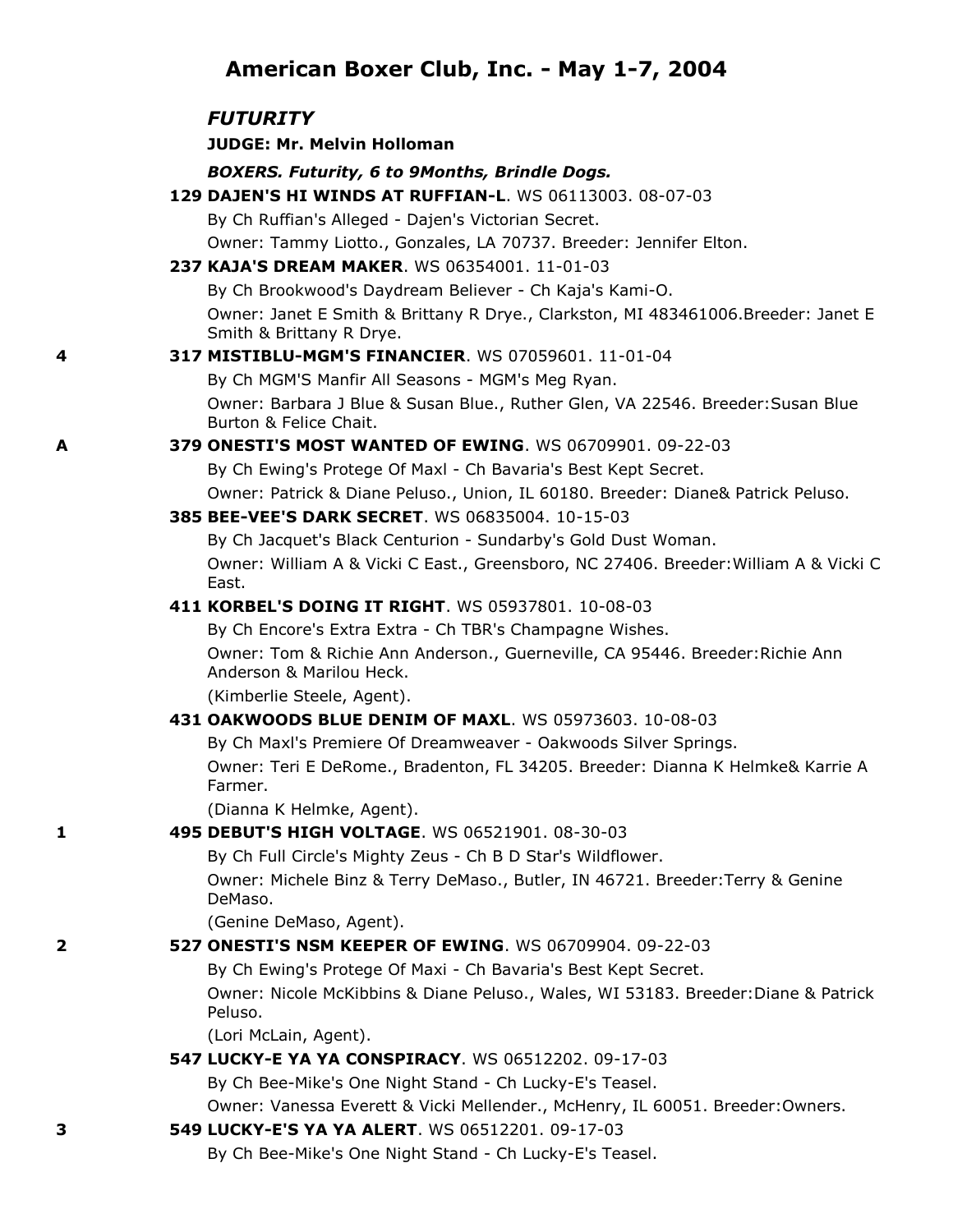Owner: Vanessa Everett & Vicki Mellender., Ringwood, IL 60072.Breeder: Owner.

# *BOXERS. Futurity, 6 to 9Months, Fawn Dogs.*

**17 RAINEYLANE'S RELOADED**. WS 05768404. 09-15-03

By Ch Raineylane's Marshall Dillon - Ch Raineylane's Havenrun SweetSioux. Owner: Mike & Trina Ahlers & Bridget Brown., Milton, FL 32583.Breeder: Norman & Josette Crook & Bridget Brown.

# **23 NAJA'S ENTERPRISE OF SUMMER**. WS 06263501. 09-28-03

By Ch Summer's Dash Riprock - Mi-T's You're Still The One. Owner: Josie O'Reilly., Edmonton, Alberta, CN T6G 0B8. Breeder: Naomi& James Gibbs.

# **29 JAEGERHOUSE'S Q BALL**. NU 911131CN. 10-06-03

By Ch Cachet's Rock-N-Roll - Jaegerhouse's Go Go Go. Owner: Diane Mooney., Gatineau, CN J8P 3L4. Breeder: Verena Jaeger& Diane Mooney.

(William Alexander, Agent).

# **41 CACHET'S WICKED WAY'Z**. WS 06702001. 11-03-03

By Ch Bee-Mike's One Night Stand - Ch Cachet's Reflection. Owner: Leonard Magowitz & Lou-Ann Tibbitts-Ridings & TerriK., Troy, NY 12180. Breeder: Leonard Magowitz &Lou-Ann Tibbitts-Ridings.

# **A 93 CYNTECH'S MAD DASH TO SHERWOOD**. WS 07682001. 08-16-03

By Ch Summer's Dash Riprock - CynTech's Ally McBeal. Owner: Colleen Fleury., New Orleans, LA 70128. Breeder: Cindy G. Thomas. (Ike Liotto, Agent).

# **139 HAVENRUN'S CHOCTAW CHIEF**. WS 05768401. 09-15-03

By Ch Raineylane's Marshall Dillon - Ch Raineylane Havenrun Sweet Sioux.

Owner: Norman & Josette Crook., Summerdale, AL 365801709. Breeder:Norman & Josette Crook & Bridget Brown.

(Jack I Brown, Agent).

# **173 ARRIBA TALISMAN ID**. WS 25631906. 09-19-03

By Ch Arriba Talisman Ego - Ch Talisman Arriba Endless Love. Owner: Virginia Shames & Theodore Fickes, DVM., Springfield, VA22150. Breeder: Owners.

# **2 235 BAYVIEW CUTING EDGE**. WS 05797602. 09-20-03

By Ch Bayview Strides Ahead - Ein-Von's Dreamworks Of Hitech.

Owner: Ken & Paula Morrison., Hercules, CA 945471735. Breeder:Zwei A Pierson & Vickie Pierson.

(Cheryl Cates, Agent).

# **4 269 BRAVO'S WESTERN NIGHTS**. WS 05416503. 08-30-03

By Ch Bee-Mike's One Night Stand - Ch Ramarco's Liza Of Paradocs.

Owner: B J Champley & Susan Finley., Louisville, KY 40291. Breeder:Susan H Finley & P Koenig.

(Tami Mishler, Agent).

# **A 295 TARA'S BRIGHTEST HALO**. WS 06258402. 09-20-03

By Ch Nastinan's Love Me Tender - Ch Tara's Madame Bella.

Owner: Barbara Grizlo., Smithtown, NY 11787. Breeder: Denise Goodwin& Ruth Pereira & Barbara Grizlo.

(Kimberly Pastella, Agent).

# **A 327 GOLDEN GLOVES TKO**. WS 05661603. 08-16-03

By Ch Sentry's T-Bone - Ch K & D's Daytripper Of Golden Glove.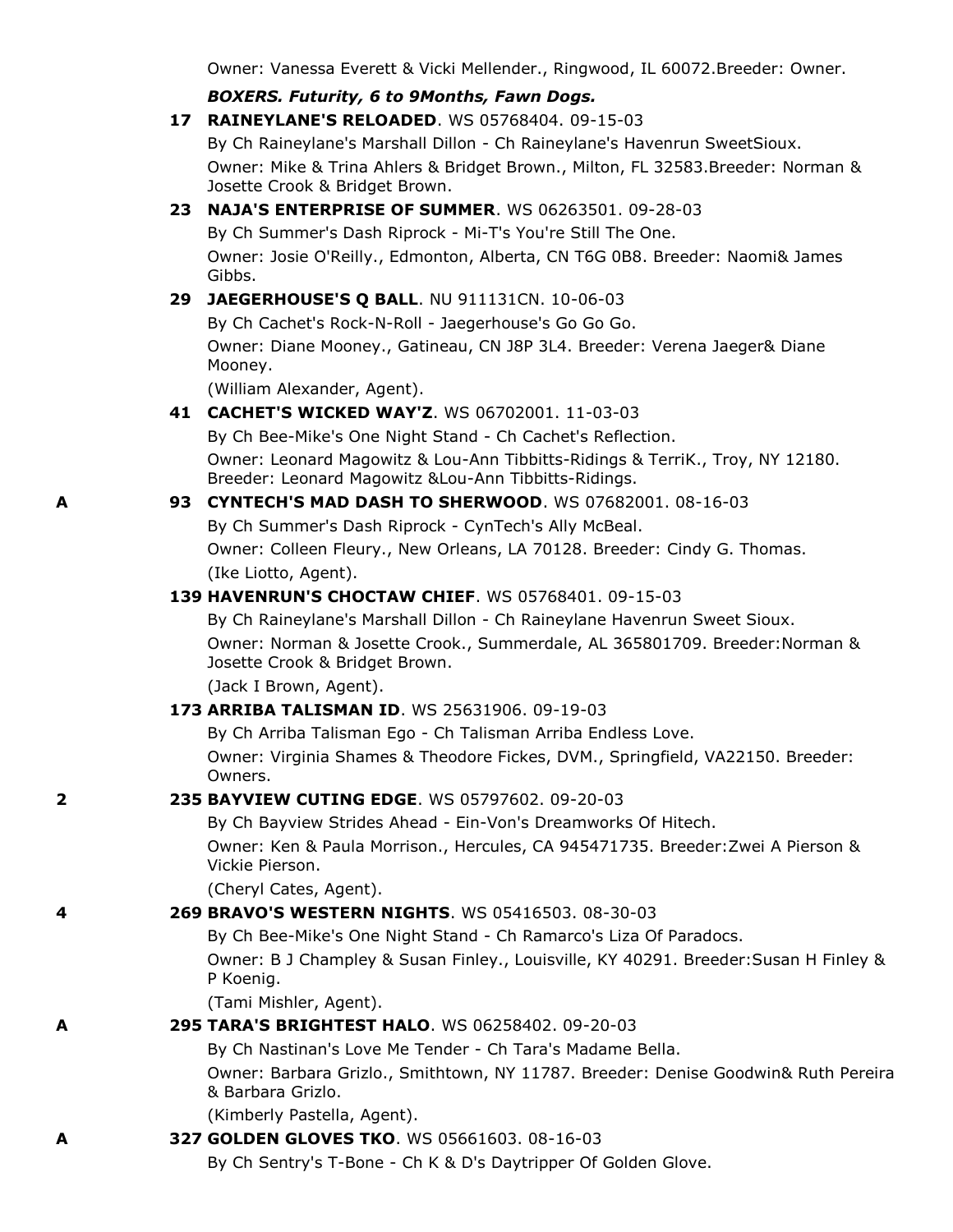|          | Owner: Pamela & Michael Barnwell., Grosse Point Woods, MI 48236.Breeder: Judy<br>Dewolff & Joanne Kaiser & Alan & Joanne Dorfman. |
|----------|-----------------------------------------------------------------------------------------------------------------------------------|
|          | (Kay Palade-Peiser, Agent).                                                                                                       |
|          | 329 OAK KNOLL'S LET GO MY EGO. WS 06257801. 09-03-03                                                                              |
|          | By Ch Arriba Talisman Ego - Oak Knoll's Justa Plain Fantasy.                                                                      |
|          | Owner: Teresa Guetersloh., Rolling Prairie, IN 46371. Breeder: TeresaGuetersloh.                                                  |
|          | (Jerry W Bryant, Agent).                                                                                                          |
| A        | 333 ROCHIL'S CALL OF THE WILD. WS 06844804. 10-21-03                                                                              |
|          | By Ch Shadow's Nairobi - Ch Rochil's Grande Tradition.                                                                            |
|          | Owner: Sandi & Perry Combest & Michael Shepherd., Denton, TX76205. Breeder: Sandi<br>& Perry Combest & Michael Shepherd.          |
|          | (Michael Shepherd, Agent).                                                                                                        |
| A        | 357 BOX O' JOY'S PEPSI TWIST. WS 07614002. 09-22-03                                                                               |
|          | By Ch Maxl's Premiere Of Dreamweaver - Ch Box O' Joy's Pepetual Motion.                                                           |
|          | Owner: Karyn & Joyce Zillig., Cincinnati, OH 45251. Breeder: Owners.                                                              |
|          | (Lori McClain, Agent).                                                                                                            |
| A        | 365 BOX O' JOY'S PEPSI SMASH. WS 07614003. 09-22-03                                                                               |
|          | By Ch Maxl's Premiere Of Dreamweaver - Ch Box O' Joy's Pepetual Motion.                                                           |
|          | Owner: Karyn & Joyce Zillig., Cincinnati, OH 45251. Breeder: Owners.                                                              |
|          | 369 PRO'S REPO-DUCED IMAGE. WS 05886903. 09-02-03                                                                                 |
|          | By Ch Beachside's The Repo Man - Ch PRO's In Thy Image.                                                                           |
|          | Owner: Peggy A Otto., Summerville, SC 29483. Breeder: Peggy Otto & Jack Brown &<br>Bridgette Brown.                               |
|          | (Jack I Brown, Agent).                                                                                                            |
| З        | 381 BIX-L'S CELTIC STORM. WS 06069902. 10-31-03                                                                                   |
|          | By Bix-I's Ricochet To Greyhawk - Bix-I's Take A Chance On Me.                                                                    |
|          | Owner: Dianne Luman., Lancaster, CA 93536. Breeder: Dianne Luman BethPariseau.                                                    |
|          | 383 BEE-VEE'S SECRET SURPRISE. WS 06835003. 10-15-03                                                                              |
|          | By Ch Jacquet's Black Centurion - Sundarby's Gold Dust Woman.                                                                     |
|          | Owner: William A & Vicki C East., Greensboro, NC 27406. Breeder: William A & Vicki C<br>East.                                     |
|          | 409 BENTBROOK'S BAR NONE. WS 05622501. 08-12-03                                                                                   |
|          | By Ch Bentbrook's Competitive Edge - Bentbrook Highnoon's Legacy.                                                                 |
|          | Owner: Barbara O Carroll., Wisconsin Rapids, WI 54494. Breeder: BarbaraO Carroll.                                                 |
|          | (Mr Guy H Fisher, Agent).                                                                                                         |
| $1/$ RPF | 415 PORT O'CALL'S TIDALWAVE. WS 05983904. 10-02-03                                                                                |
|          | By Ch Rummer Run's High Noon - Ch CJ's Picture Perfect Of Rummer Run.                                                             |
|          | Owner: Steve & Tina Bostic., Ft Lauderdale, FL 33301. Breeder: C Suwarze.                                                         |
|          | (Rick Justice, Agent).                                                                                                            |
|          | 425 OAKWOODS HIGHWAY MAN OF MAXL. WS 05973601. 10-08-03                                                                           |
|          | By Ch Maxl's Premiere Of Dreamweaver - Oakwoods Silver Springs.                                                                   |
|          | Owner: Evelyn Skelly., Apollo Beach, FL 33572. Breeder: Dianna K Helmke& Karrie A<br>Farmer.                                      |
|          | (Dianna Helmke, Agent).                                                                                                           |
| А        | 487 CLAREMONT'S WIND AND RAIN. WS 05424305. 08-11-03                                                                              |
|          | By Ch Arriba Talisman Ego - Ch Karizma's La Belle.                                                                                |
|          | Owner: Clare & Julie Lodenstein., Wayland, MI 49348. Breeder: Clare& Julie<br>Lodenstein.                                         |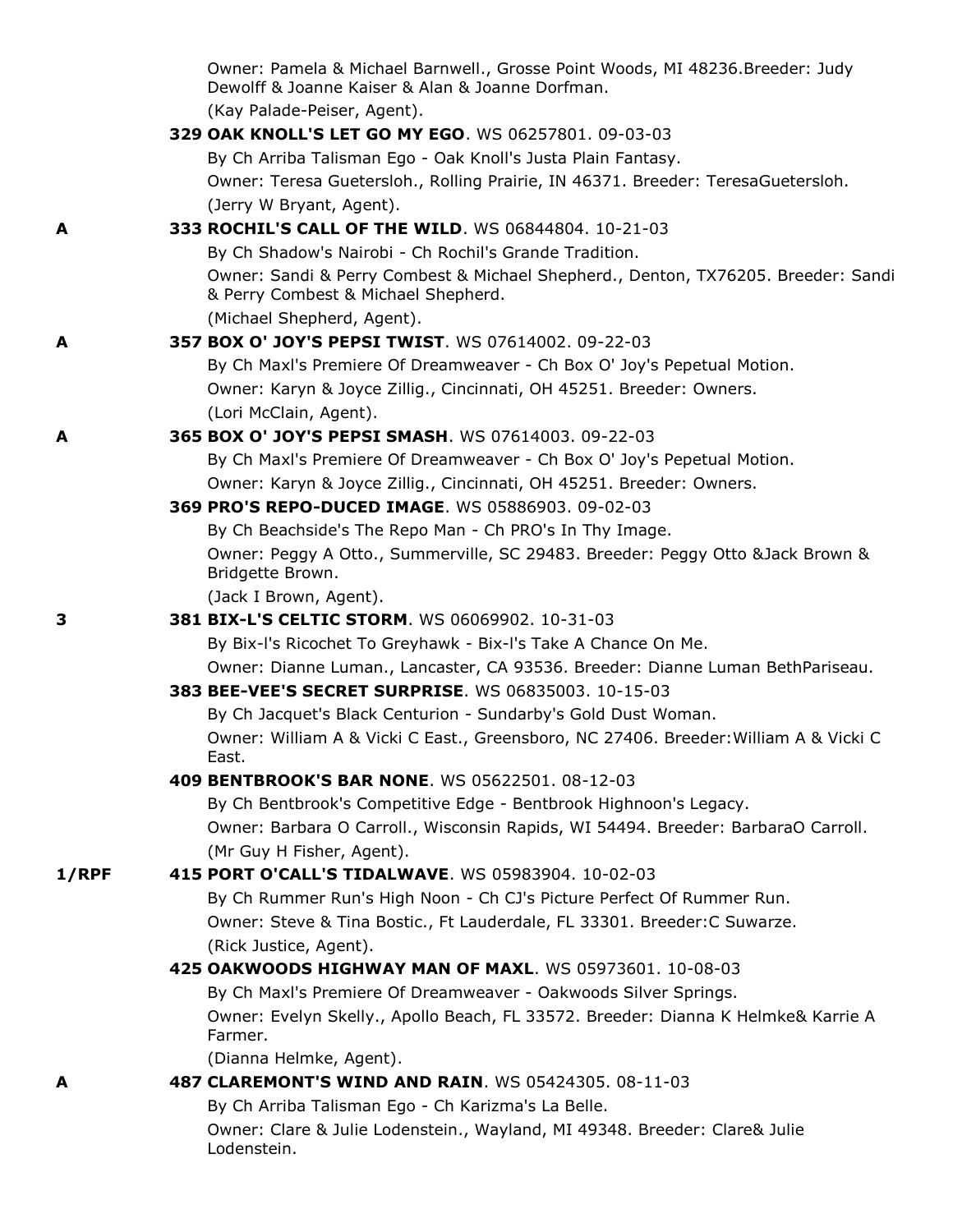|   | <b>523 KORVETTE'S CENTER FIELD. WS 06401801. 10-31-03</b>                                        |
|---|--------------------------------------------------------------------------------------------------|
|   | By Ch Sundarby's Kickin-N-Screamin - Dreamweavers Muchacha Of Maxl.                              |
|   | Owner: Xenia Kelly., Wellington, FL 33414. Breeder: K Page Conrad.                               |
|   | (Page Conrad, Agent).                                                                            |
|   | <b>585 SUNCREST'S GOLD STANDARD.</b> WS 06043302. 08-13-03                                       |
|   | By Ch Maxl's Golden Boy - Ch Suncrest's I'm A Knockout.                                          |
|   | Owner: Udomsak Rittichaikul & Olive Lee-Waters., Davenport, FL33837. Breeder: Olive              |
|   | Lee-Waters.                                                                                      |
| A | (Lori McClain, Agent).<br><b>587 SUNCREST'S I'M THE MAN. WS 06043303. 08-13-03</b>               |
|   | By Ch Maxl's Golden Boy - Ch Suncrest's I'm A Knockout.                                          |
|   | Owner: Olive Lee-Waters., Newberry, FL 32669. Breeder: Olive Lee-Waters.                         |
|   | (Lori McClain, Agent).                                                                           |
|   | <b>593 REGALIS BRAND NEW MAN. WS 05729603. 08-24-03</b>                                          |
|   | By Ch Van Riper's Charismatic - Howcurt Zarah Grace.                                             |
|   | Owner: Peter & Amanda Yocum., Seaford, DE 19973. Breeder: Peter& Amanda Yocum.                   |
|   | BOXERS. Futurity, 9 to 12Months, Brindle Dogs.                                                   |
| 2 | 33 RAYPAT'S MIDNIGHT MILKYWAY, WS 03914304, 05-05-03                                             |
|   | By Ch Standing-O-Galaxy Gasheron - Raypat's It's About Time.                                     |
|   | Owner: Peter & Debra Ravettine., Mahwah, NJ 07430. Breeder: PatKisselovich & Lisa                |
|   | Holden.                                                                                          |
|   | (Marylou Hatfield, Agent).                                                                       |
| 4 | 51 JAEGERHOUSE'S OCTOBER SKY. WS 06991801. 05-22-03                                              |
|   | By Ch Jaegerhouse's Adonis - Jaegerhouse's Leda The Diva.                                        |
|   | Owner: Dianna Yaeger-Rankin., Eau Claire, WI 54701. Breeder: VerenaJaeger.                       |
|   | (William Alexander, Agent).<br>69 SCHMIDT'S STAND AND DELIVER. WS 04164603. 05-17-03             |
|   | By Jazz N Falcors Rip Tide - Just-A-Wyn And Schmidt's Heartbreak.                                |
|   | Owner: Robin Kreuz., Marysville, OH 430409730. Breeder: Juli Schmidt.                            |
|   | (Jack I Brown, Agent).                                                                           |
|   | 157 RAYPAT'S BIT O HONEY. WS 03914303, 05-05-03                                                  |
|   | By Ch Standing-O Galaxie Gasheron - Raypat's It's About Time.                                    |
|   | Owner: Robert Grimm & Carolyn Grimm., Gibsonia, PA 15044. Breeder: Pat Kisselovich               |
|   | & Lisa R Holden.                                                                                 |
|   | 233 SANJO'S BILLY THE KID. WS 05055303. 07-25-03                                                 |
|   | By Ch Raineylane's Marshall Dillon - C.J's Dream Catcher.                                        |
|   | Owner: Sandy & John Volner., Gardendale, AL 35071. Breeder: Sandy& John Volner.                  |
|   | (Jack I Brown, Agent).                                                                           |
|   | 243 BYGEORGE CHERKEI'S HOT SHOT. WS 05368401. 07-21-03                                           |
|   | By Ch Raja's Ripped-To The Max - Ch Cherkei's Tillandsia.                                        |
|   | Owner: Karen M George., Minneapolis, MN 554414849. Breeder: Owner.<br>(Michael Shepherd, Agent). |
|   | 257 IRONDALE'S LIKE MIKE. WS 05101701. 07-01-03                                                  |
|   | By Ch Irondale's Jagged Edge - Weston's Mystic Sky Dancer.                                       |
|   | Owner: James & Wendy Bettis., Riverside, CA 92508. Breeder: Wes& Lacey Aarsvold.                 |
|   | 309 TRIMANOR'S ACE IN THE HOLE. NL878953CAN. 06-13-03                                            |
|   | By Counterglow's Action Jaxson - Trimanor Sorcery Clasic Melody.                                 |
|   |                                                                                                  |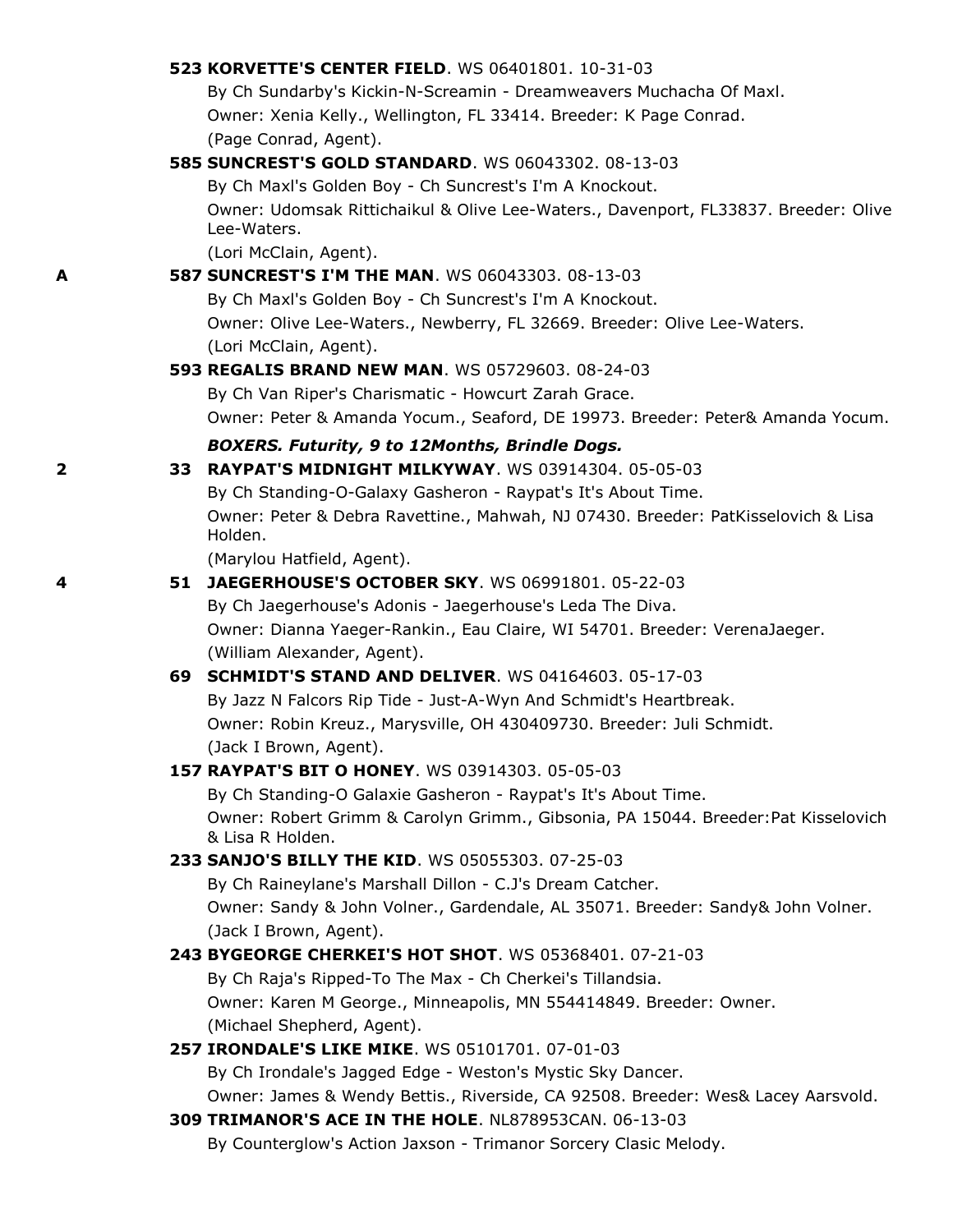Owner: Jamie & Kelly Leapherman., Barnesville, GA 30204. Breeder:Judy Jury & Tammy Carrigan.

(Judy Jury, Agent).

**335 SPRINGBROOK'S UNLEASHED**. WS 04587703. 06-16-03

By Ch HighRivers Taylor Made Of Backwoods - Barbary Lane Steal A Kiss.

Owner: Debi Bedford & Mary Dohm., Stanwood, IA 52337. Breeder:Mary Dohm.

#### **393 PJ'S WOODSEND DIAMOND HEIR**. WS 04412002. 05-10-03

By Ch Woods End Crown Sable - Ch PJ's Carbonara Diamond Mine. Owner: Joann Pietrantonio., Johnston, RI 02919. Breeder: Joann Pietrantonio. (Debbie Struff, Agent).

### **1 405 PEARLISLE OVERNITE IN MEMPHIS**. WS 05510501. 07-20-03

By Ch Maxl's Golden Boy - Luckyjades Vision X Standing O. Owner: Grace D Hallock & Dr Robert C Hallock., Cheshire, CT 06410.Breeder: Dr Robert C Hallock & Grace Hallock& Pamela Shaw-George.

#### **A 423 RUMMER RUNS TUG OF WAR**. WS 04223703. 05-16-03

By Ch Highrivers Taylor Made Of Backwoods - Ch Carillon Elegance OFRummer Run. Owner: Steven & Ann B Anderson & Lee Justice., Atlanta, GA30327. Breeder: Ann & Steve Anderson & P Whitney & C Suarez.

(Rick Justice, Agent).

#### **435 DEKAL'S RISK FACTOR**. WS 04905705. 07-24-03

By Ch CJ's Risky Business Of ScenicVu - Ch Victory's The Agony AndThe Ecstacy. Owner: Deanna Mickells., Council Bluffs, IA 51501. Breeder: DeannaMickells. (Christa Chiaurro, Agent).

#### **3 463 DESTINY'S PREST-O CHANGE-O**. WS 04545808. 07-05-03

By Arriba Talisman Hocus Pocus - Gus's Mirror Image.

Owner: Monica Harper., Goodlettsville, TN 37072. Breeder: Monica Harper. (Tami Mishler, Agent).

#### **489 JANAY N FULCO REPLAY OF HEART ACRE**. WS 04622504. 06-01-03

By Ch Logan Elm Runs At Heart Acre - Fulco's Midnight Lace Of Schmidt. Owner: Connie & Dominic Fulco., North Lewisburg, OH 43060. Breeder:Jeffrey Yocca & Dominic Fulco.

(H Medley Small, Agent).

#### **515 STEPH J'S AMERICAN HERO**. WS 04679102. 07-14-03

By Ch Breho I Bee Shinin' - Ch Steph J's American Beauty.

Owner: Stephanie Jenks., Kingwood, TX 77339. Breeder: Stephanie Jenks. (Terri Galle, Agent).

### **517 STEPH J'S SOLAR ECLIPSE**. WS 04811903. 07-18-03

By Ch Steph J's Texas Sun Flair - Steph J's Bacardi Black Rose.

Owner: Stephanie Jenks., Kingwood, TX 77339. Breeder: Stephanie Jenks& Theresa Galle.

(Terri Galle, Agent).

# **611 INTERLUDE'S NEVER A DOUBT**. WS 04810706. 07-18-03

By Ch Breezwoods Lord Of Wystmont CD - Interlude's We Danced. Owner: Jerry & Dorothy Bryant., Granger, IN 46530. Breeder: Owners. (Jerry W Bryant, Agent).

### *BOXERS. Futurity, 9 to 12Months, Fawn Dogs.*

**55 DARVICK HITECH REGAL MONOPOLY**. WS 05062604. 07-13-03 By Ch Hi-Tech Johnny J Of Boxerton - Ch Darvicks Dreams Never Cease.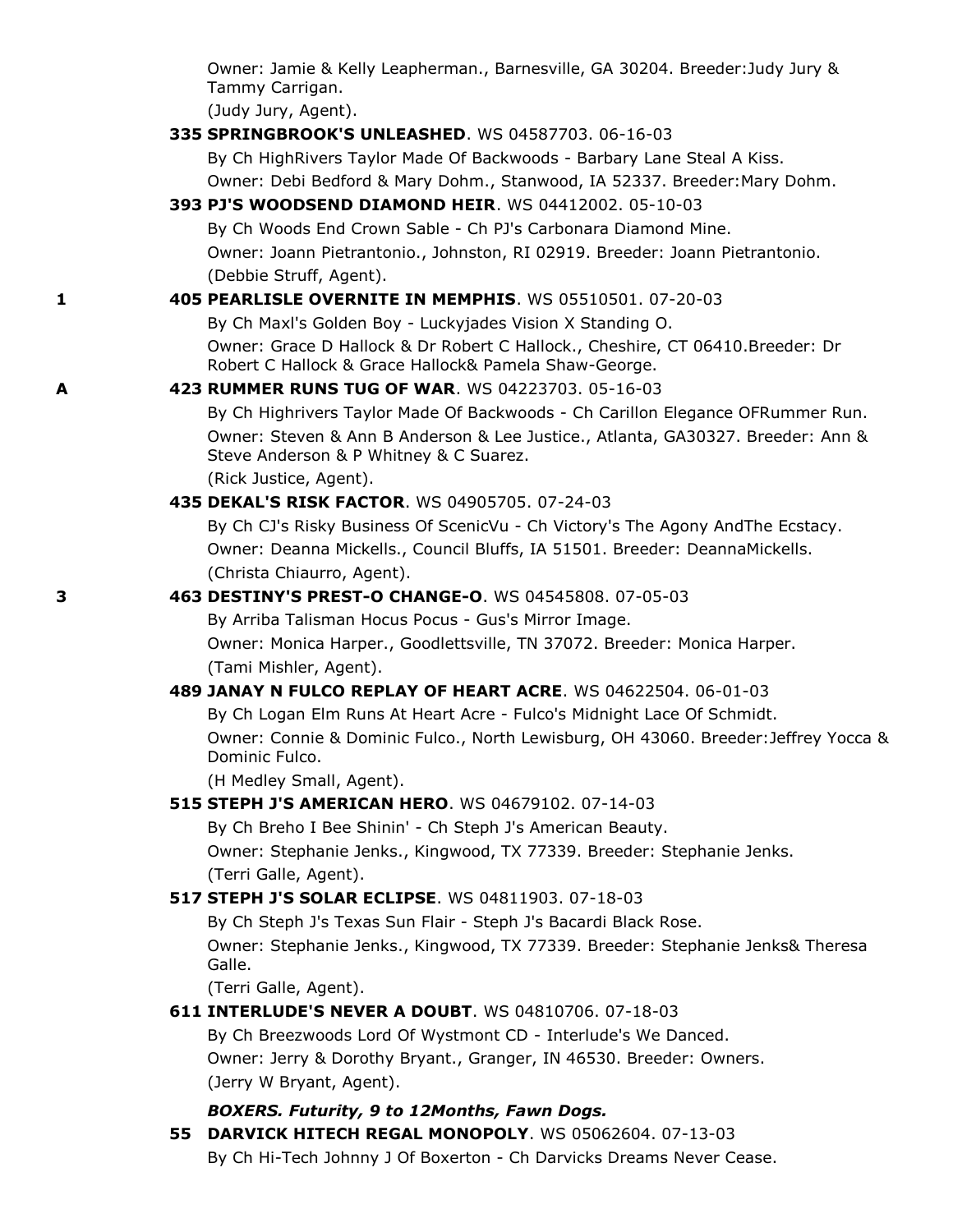Owner: Susan & Tracy Wilkinson , Korinne Vanderpool , Darlen.,San Angelo, TX 76904. Breeder: Darlene Vickers , Korinne Vanderpool , ZoilaTruesda. (Terri Galle, Agent).

# **4 67 VAN RIPER'S BABY FACE NELSON**. WS 04811604. 06-25-03 By Ch Van Riper's Pretty Boy Floyd - Hellstar's Enya Of Avalon.

Owner: Phyllis Justice & Nathan Justice., Eagle River, AK 99577.Breeder: Judy A. Hahn.

(Jewell T. Dunning, Agent).

# **71 REGAL HITECH PICASSO OF DARVICK**. WS 05062602. 07-13-03

By Ch Hi-Tech Johnny J Of Boxerton - Ch Darvicks Dreams Never Cease. Owner: K Vanderpool & D Vickers., Frisco, TX 75035. Breeder: K.Vanderpool , D. Vickers , T. Truesdale.

### **73 RAYPAT'S GOOD-N-PLENTY**. WS 03914301. 05-05-03

By Ch Standing O Galaxie Gasheron - Raypat's It's About Time. Owner: R & P Kisselovich & Lisa Holden., Elizabeth, PA 15037.Breeder: Pat Kisselovich & Lisa Holden.

### **103 ZANDEL'S COME AS U ARE**. WS 05164401. 07-12-03

By Ch ZanDel's Tip A Few - Gray Dawn's B Still My Heart. Owner: Leezah & Broc Pratt & Zane & Delma Sheaffer., Richfield,PA 17086. Breeder: Delma L Sheaffer & Zane A Sheaffer.

(Marylou Hatfield, Agent).

### **1/BPF 119 DARVICK HITECH REGAL EXPLORER**. WS 05062601. 07-13-03

By Ch Hi-Tech Johnny J Of Boxerton - Ch DarvickS Dreams Never Cease. Owner: D Vickers & K Vanderpool., Jena, LA 71342. Breeder: D Vickers& K Vanderpool & Z Truesdale.

# **3 159 DONRAY'S BUTCH CASSIDY THE KID**. WS 04676701. 06-24-03

By AM/Can CH PawPrints Plainly Spoken - Ch Donray's Mist Of The Lake. Owner: Ray Bateman & Don Norred., Duluth, GA 30096. Breeder: RayBateman & Don Norred.

(Sherry Johnson, Agent).

# **171 DRAYMIA MOON VALLEY IMPACT**. WS 03826803. 05-10-03

By Ch Renegade's I'm A Ruffian Too - Ch Shoreline's I'm A Draymia Imp. Owner: Ida Baum & Cheryl Stevens & Nancy Schepis., Phoenix,AZ 85304. Breeder: Carol Shores & Cheryl Stevens.

(James Bettis, Agent).

# **187 ASUREBET N HARVELS NO LIMIT**. WS 04202002. 05-14-03

By Ch Valkyrie's The Kurgan O'Harvel - Ch Arrowcres Riboletta Of EWO. Owner: Joy Howard., Enfield, CT 06082. Breeder: Joy Howard. (Jack I Brown, Agent).

### **221 RAMPARTS BENTLEY R TURBO**. WS 05401901. 07-31-03

By Jacquet's Super Nova - Dapas Follow My Dreams. Owner: Dave & Pat Clarke., Brentwood, NH 038336609. Breeder: DavidClarke & Patricia Clarke.

(Debbie Struff, Agent).

### **289 DUBA-DAE'S BUSTER BROWN**. WS 05066302. 06-30-03

By Ch Bentbrook's Time To Ascend - Ch Denbar's Diamond Diva.

- Owner: Lynn P Jansson., Sandy, UT 84092. Breeder: Lynn P Jansson. **297 WOODS END SILENT KNIGHT**. WS 04435603. 06-01-03
	- By Ch Woods End Million Heir Ch Champagne Touched By An Angel.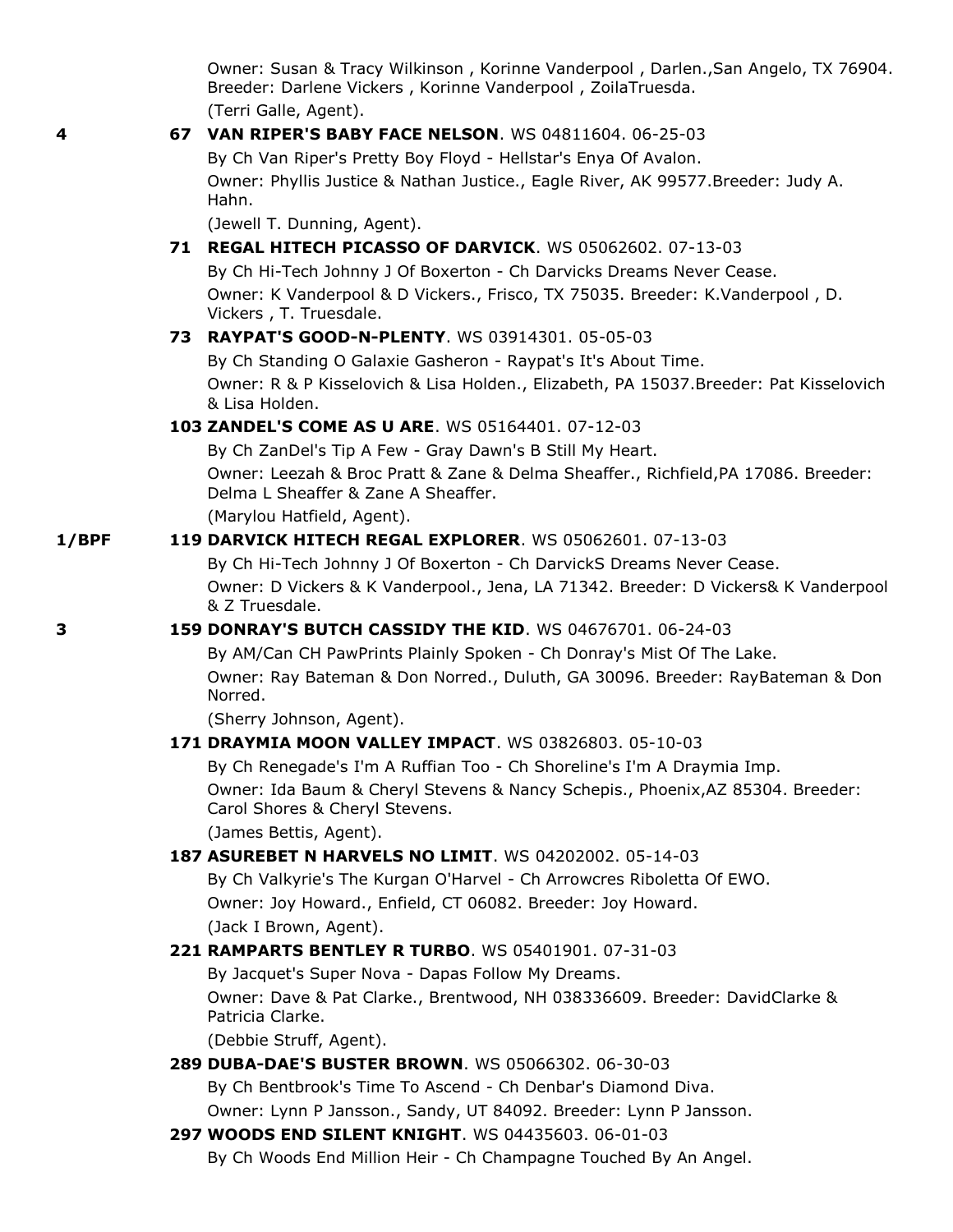Owner: Mrs Jack L Billhardt & Sergio Tenenbaum & J Lockhart.,New Canaan, CT 06840. Breeder: Mrs Jack L Billhardt & Sergio Tenenbaum.

(Debbie Struff, Agent).

### **A 313 KALIMAR'S GOLD CONNECTION**. WS 05706301. 05-26-03

By Ch Maxl's Golden Boy - Ch Kalimar's Lady Dulcinea.

Owner: Kathy Martinelli & Greg Martinelli., W Simsbury, CT 06092.Breeder: Kathy Martinelli.

#### **377 SCENICVU'N CRYSTO'S ON THE EDGE**. WS 04231003. 05-08-03

By Ch Arriba Talisman Ego - Ch ScenicVu's Prismatic.

Owner: Andrew Braun & Donita McCarty., Omaha, NE 68127. Breeder:Tony Finney & Donita McCarty.

#### **387 MADEGAN'S MYSTICAL SPIRIT**. WS 04937803. 07-27-03

By Ch Brookwood's Mystic Warrior - Ch Madegan Celtic Breeze Of Avalon. Owner: Debbie McCarroll & Mark Fagan., San Jose, CA 95125. Breeder:Debbie McCarroll & Mark Fagan.

(Gary Steele, Agent).

#### **389 BARLEY'S ISLE OF INNISHMORE**. WS 05181401. 06-30-03

By Ch Bitwyns James Bond Of Red Maple - Ch Barley's Irish Coleen O'Sunset. Owner: John Heanue & Margaret Heanue., Lakeville, MA 02347. Breeder:John Heanue & Margaret Heanue.

(Allison R Maney, Agent).

#### **401 BERLANE ROSEND'S TRIBUTE TO BK**. WS 06122902. 06-17-03

By Ch Bridgewood's B K Kahuna - Ch Berlane's Flyin High. Owner: Bob & Debbie White., San Jose, CA 95124. Breeder: Ron &Sharon Berry. (Kimberly Steele, Agent).

#### **A 403 PEARLISLE TOUCH O GOLD**. WS 05510506. 07-20-03

By Ch Maxl's Golden Boy - LuckyJades Vision X Standing O. Owner: Dr Robert C Hallock & Grace D Hallock., Cheshire, CT 06410.Breeder: Dr Robert C & Grace Hallock & Pamela Shaw-George.

#### **445 R AND G'S COWBOY UP**. WS 03923003. 05-18-03

By Ch R And G's Urban Cowboy - Ch R And G's Fancy Pants. Owner: Gayann Jones & Gail Brimley., Mesa, AZ 85204. Breeder: GayannJones. (Kimberlie Steele, Agent).

### **447 CRYSTO N' SCENICVU'S CUTTING EDGE**. WS 04231002. 05-08-03

By Ch Arriba Talisman's Ego - Ch Scenicvu's Prismatic.

Owner: Tony Finney & Donita McCarty., Kannapolis, NC 28081. Breeder:Tony Finney & Donita McCarty.

(Tami Mishler, Agent).

### **2 583 TRAILS END FASHIONABLY LATE**. WS 05593204. 08-03-03

By Ch Holly Lane's Spin A Dream - Ch Glennroe Give Me One Reason OAOAJ. Owner: Sharon Arntz & Shannon Carlson., Burns, OR 97720. Breeder:Shannon Carlson.

(Wendy Bettis, Agent).

### **A 599 SHADOEFAX'S SILVER LINING**. WS 04396003. 05-08-03

By Pinebrook's Titlist - Shadoefax's Silhoulette.

Owner: Aaron Chatenka., Two Rivers, WI 54241. Breeder: Sandee Leschewski. (Tessie Savage, Agent).

### **601 MASUE'S LUESHUS MAXIMUS**. WS 04114311. 05-19-03

By Ch Standing-O Galaxie Gasheron - Ch Masue's Risky Affair.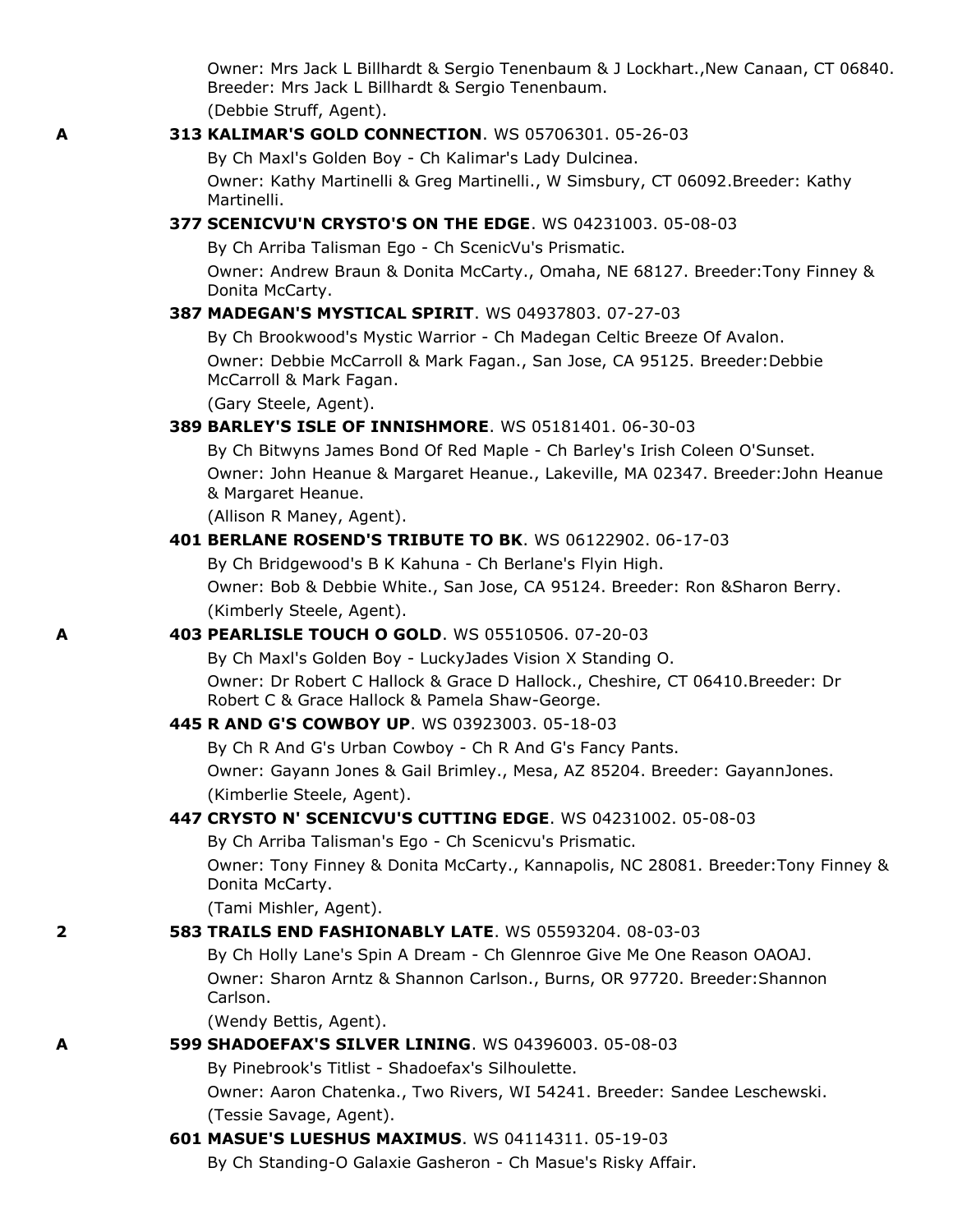Owner: Brent Powers & Eun Sook Powers., Winchester, VA 226014246.Breeder: Martha Sue Tolbert.

(Earl W Overstreet, Agent).

**607 STANDING-O NOTORIOUS**. WS 05137401. 07-12-03

By Ch Standing-o Image X Luckyjades - Halcyon No Regrets.

Owner: Kellye St John & Pamela Shaw-George., S Weymouth, MA 02190.Breeder: Dr Robert Hallock & Grace Hallock.

(Marianne Claflin, Agent).

### **623 HABERL'S STAR SPANGLE BANNER**. WS 04660208. 07-06-03

By Ch Garnsey's Varsity Blues - Ch Banta Reigel's Sizzlin SensationCD. Owner: Jo A Haberl & B J Barnhart., Brooksville, FL 34601. Breeder:Jo A Haberl & B J Barnhart.

#### *BOXERS. Futurity, 12 to 15Months, Brindle Dogs.*

#### **1 169 MOON VALLEY NO DOUBT**. WS 04207901. 04-09-03

By Ch Moon Valley Cover Story - Sicherplatz Crimson N Clover.

Owner: Nancy Schepis & Ida Baum & Eleanor Linderholm-Wood.,Glendale, AZ 85304. Breeder: Nancy Schepis & Ida Baum.

(Wendy Bettis, Agent).

#### **2 223 SASSYS LEGACY OF CAYMAN**. WS 03490301. 03-26-03

By Ch Cayman Mac Scott - Ch Sassys Texas Star Of Cayman.

Owner: Janet Kraus & Kris Anderson., Santa Ynez, CA 93460. Breeder:Kris Anderson & Sydney Brown.

(Gary Steele, Agent).

#### **4 241 CHERKEI'S COTTON-EYED JOE**. WS--0459604. 03-11-03

By Ch Cherkei's Rinard Ultimatum - Cherkei's Sandpiper.

Owner: Cheryl & Keith Robbins & Pat & Jim Boone., Newnan,GA 30263. Breeder: Pat & Jim Boone & Cheryl & Keith Robbin.

(Michael Shepherd, Agent).

#### **263 ECHO'S DESIGN IN MOTION**. WS 03389205. 03-17-03

By Ch Arriba's Irrefutable - Ch Echo's Controlled Chaos.

Owner: James & Nicole Worth., Royal Oak, MI 48067. Breeder: Terry& Vicki Agle. (Terry Agle, Agent).

#### **A 321 RAZMAZ JESTRE PRAYERS ANSWERED**. WS 04203204. 04-21-03

By Cinnrhee's Obession Heart Acres - Justa's Prayers'N'Promises. Owner: Robin Mazgulski & Dennis Mazgulski., Denver, CO 80219. Breeder:Robin Mazgulski & K Robertson & R Bukala.

#### **323 RAZMAZ JESTER PROMISES KEPT**. WS 04203203. 04-21-03

By Cinnrhee's Obsession Heartacres - Justa's Prayers'N'Promises.

Owner: Robin Mazgulski & Bonnie Evans., Denver, CO 80219. Breeder:Robin Mazgulski & K Robertson & R Bukala.

#### **507 DUSTY ROAD'S DEUCES ARE WILD**. WS 04309304. 03-13-03

By Ch Rosend's After Midnight - Showtimes Lasting Impression NAJ. Owner: Jane Lemieux & Judy Pasbrig., Farmington, NM 87401. Breeder:Randy & Judy Pasbrig.

(Randall Pasbrig, Agent).

#### **3 511 DUSTY ROAD'S WALK THIS WAY**. WS 04309301. 03-13-03

By Ch Rosend's After Midnight - Showtime's Lasting Impression NAJ.

Owner: Randall S & Judith M Pasbrig., Peyton, CO 80831. Breeder:Randall S & Judith M Pasbrig.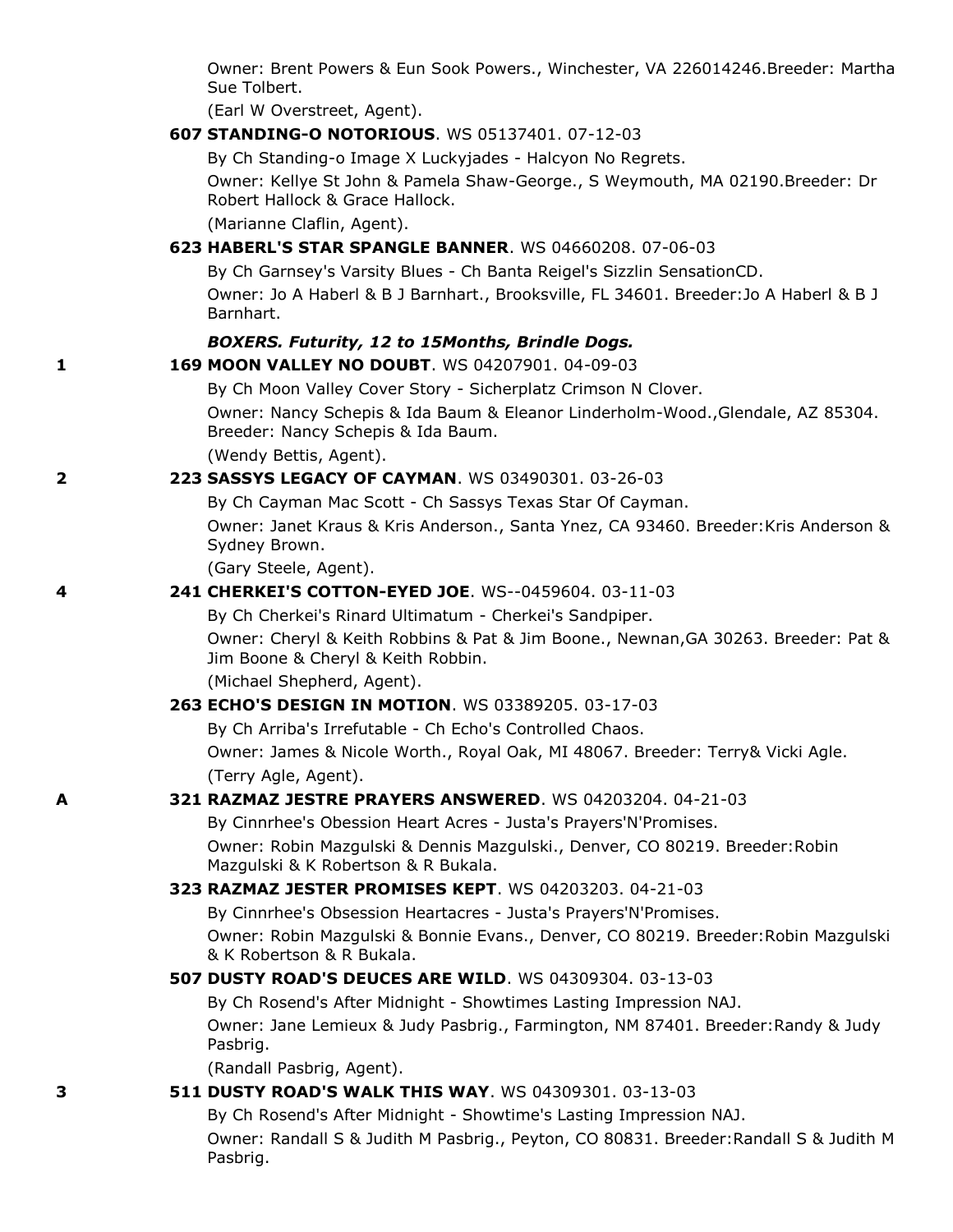#### **591 REGALIS SHARP DRESSED MAN**. WS 03796101. 03-15-03

By Ch Jopa's Great Gusto Of Higos - Jacquet's Peyton Of Regalis. Owner: Peter & Amanda Yocum., Seaford, DE 19973. Breeder: Peter& Amanda Yocum.

#### *BOXERS. Futurity, 12 to 15Months, Fawn Dogs.*

#### **2 19 CH HALCYON Q CEDAR CHIP**. WS 04693002. 04-28-03

By Ch Raklyns Stealing The Show - Ch Halcyon Garnsey Rendezvous. Owner: Karen & Patrick Quagliana., Oakland, NJ 07436. Breeder:Susan Von Rothkirch.

# **45 SKYLINE'S HARD HABIT TO BREAK**. WS 03629901. 03-09-03

By Ch Scarborough Hotel California - Arriba's Timeless Treasure. Owner: Pamela M Andrews & Jacqueline Griffin., Linden, VA 22642.Breeder: Pamela M Andrews.

(Tami Mishler, Agent).

#### **75 TELSTAR'S GORGEOUS GEORGE**. WS 03947501. 05-02-03

By Ch Telstar's Handsome Harry S-O-M - Telstar's Queen Kiara. Owner: Gene & Jennifer Tellier., San Diego, CA 92129. Breeder:Nancy Goodhue Mcwilliams & Jennifer Tellier.

#### **79 MARBURL'S TNT**. WS 03381302. 03-10-03

By Ch Marburl's Silverado - Marburl's Flasher.

Owner: Mary Frances Burleson., Aubrey, TX 76227. Breeder: Mary FrancesBurleson. (Wendy Bettis, Agent).

#### **1 135 REGALIS SOUTHERN MAN AT J-ME**. WS 03796104. 03-15-03

By Ch Jopa's Great Gusto Of Higos - Jacquet's Peyton Of Regalis.

Owner: Jane Edenfield., Odessa, FL 33556. Breeder: Amanda & PeterYocum.

#### **191 SKYLINE'S LIVING ON THE EDGE**. WS 03733902. 03-08-03

By Ch Bee-Mike's One Night Stand - J. Dara's Latte Macchiato.

Owner: Pamela M Andrews & Jacqueline Griffin., Linden, VA 22642.Breeder: Pamela M Andrews.

### **261 HALCYON CHECKPOINT V DAVIDSON**. WS 04693003. 04-28-03

By Ch Raklyns Stealing The Show - Ch Halcyon Garnsey Rendezvous.

Owner: LaRelle A Clark & Susan von Rothkirch., Davidsonville, MD21035. Breeder: Susan von Rothkirch.

(Debbie Struff, Agent).

#### **315 TADD'S KISSED BY A HERO**. WS 04056002. 04-19-03

By Ch Brentbrooks Image Of High Noon - Tadd's Grecian Kiss Me Once.

Owner: Peter Soviak & Donna Doane., Morton Grove, IL 600531773.Breeder: Thomas Doane & Donna Doane.

(Kay Palade-Peiser, Agent).

#### **337 KANDIYOHIS LILA WASHTE ROCHIL**. WS 04506903. 04-12-03

By Ch Sunrise First Sun Of Rochil - Kandiyohis Goldn Marjack Story.

Owner: Kimberly Bloomquist & Sherman Green., Willmar, MN 56201.Breeder: Kimberly Bloomquist.

#### **345 ELHARLEN'S GOOD INNOVATIONS**. WS 07729601. 03-19-03

By Ch Elharlen's Your Choice - Futurian's Tribute To Elharlen. Owner: Eleanor & Harold Foley., South Rawdon, CN B0N 1Z0. Breeder:Eleanor &

Harold Foley. **4 353 JOVILEA'S RED WHITE N' TRUE**. WS 04453801. 04-09-03

By Ch Raineylane's Marshall Dillon - Pro N Jovileas Mirror Image.

Owner: Anthony Presto & Claudine Ramo., Lakeland, FL 33809. Breeder:Claudine A.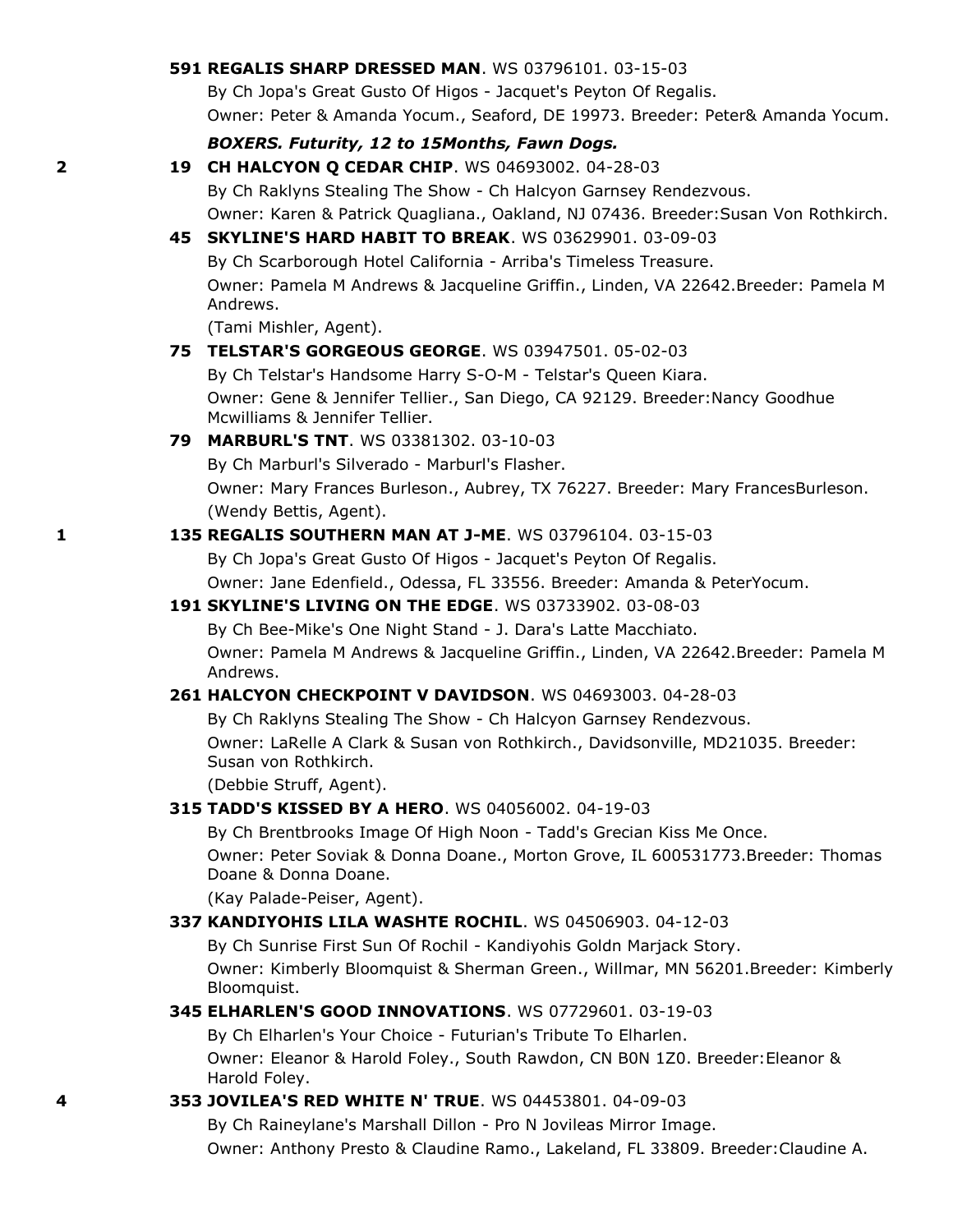Raymo & Peggy A. Otto. (Jack I Brown, Agent).

#### **3 375 BURLWOOD'S DRIVE'M WILD DREAMWEAVER**. WS 04560905. 04-01-03

By Ch Dreamweaver's Grande Prix - Burlwood's Awe Struck Dreamweaver. Owner: Pamela A Rohr Eng Hong Teoh & Rhonda A Nickels., Plattsmouth,NE 68048. Breeder: Rhonda A. Nickels Pamela A. Rohr.

### **391 PJ & KIMBERLY DIAMOND BROKER**. WS 03795703. 03-14-03

By Ch PJ's Diamond Mine At Woodsend - Ch PJ's & Kimberly's DiamondIn The Ruff. Owner: Joann Pietrantonio & Marianne Straccia., Johnston, RI 02919.Breeder: Joann Pietrantonio & Marianne Straccia.

(Debbie Struff, Agent).

#### **497 RAMARCO'S READY TO ROCK**. WS 03604202. 03-31-03

By Ch Encore's Rock Solid - Ch Ramarco's Rockin'robin.

Owner: Connie Burks., Greencastle, IN 46135. Breeder: Connie Burks& Shiela Prillwitz.

(Genine DeMaso, Agent).

### *BOXERS. Futurity, 15 Months& Under 18 Months, Brindle Dogs.*

#### **83 RAINEYLANE - PHILBAR DARK HORSE**. WS 03295802. 12-06-02

By Ch Raineylane's Marshall Dillon - Ch Raineylane's Havenrun Sable. Owner: Bridget J & Jack I Brown Philip S Johnson Barbara Isaac.,Charleston, WV 25306. Breeder: Bridget J Brown & Jack I Brown.

#### **87 ENCORE'S VALIANT**. WS 02865402. 01-02-03

By Ch Encore's Judgment Day - Encore's Kaleidoscope. Owner: Penne Jordan., Franktown, CO 80116. Breeder: Cheryl Cates, EllenSaul, Nancy Callis Cutler, & Betty.

#### **181 AMITY HALL'S DON'T TREAD ON ME**. WS 02552103. 12-22-02

By Ch Raineylane's Marshall Dillon - Ch Amity Hall's Rock The Casbah. Owner: Terry Grubb & Beth Downey., Colora, MD 21917. Breeder: BethDowney. (Marylou Hatfield, Agent).

#### **1 255 CH IRONDALE N RENNO'S AMERICAN IDOL**. WS 02750401. 01-14-03

By Ch Irondale's Jagged Edge - Ch Renno's Rave About Me. Owner: Rufus & Mary Frances Burleson., Aubrey, TX 76227. Breeder:Hannelore Renno.

(Wendy Bettis, Agent).

### **311 SHALSADE'S FAST TO THE FINISH**. WS 02703901. 12-21-02

By Ch Ruffian's Alleged - Ch Shalsade's Catch a Risen Star. Owner: Susan Kelly & Shirley Laussade., Kenner, LA 70062. Breeder:Susan Kelly & Shirley Laussade.

#### **3 355 MARBURL'S COMANCHERO**. WS 03375401. 12-19-02

By Ch Holly Lane's Spin A Dream - Ch Aracrest's Electra. Owner: Mary F Burleson., Aubrey, TX 76227. Breeder: Mary F Burleson. (Lori McClain, Agent).

#### **4 407 MAYAS SIR GALAHAD**. WS 02495302. 12-27-02

By Ch Maxl's Golden Boy - Mayas Fair Lady Of Cayman. Owner: Tammy Grant., Sequim, WA 98382. Breeder: Tammy Grant. (Gary Steele, Agent).

**491 HEART ACRE N FULCO'S BLACK TUXEDO**. WR 07728801. 12-04-02 By Ch Heart Acres Formal Attire - Karjean N Heart Acres Blk Crystal.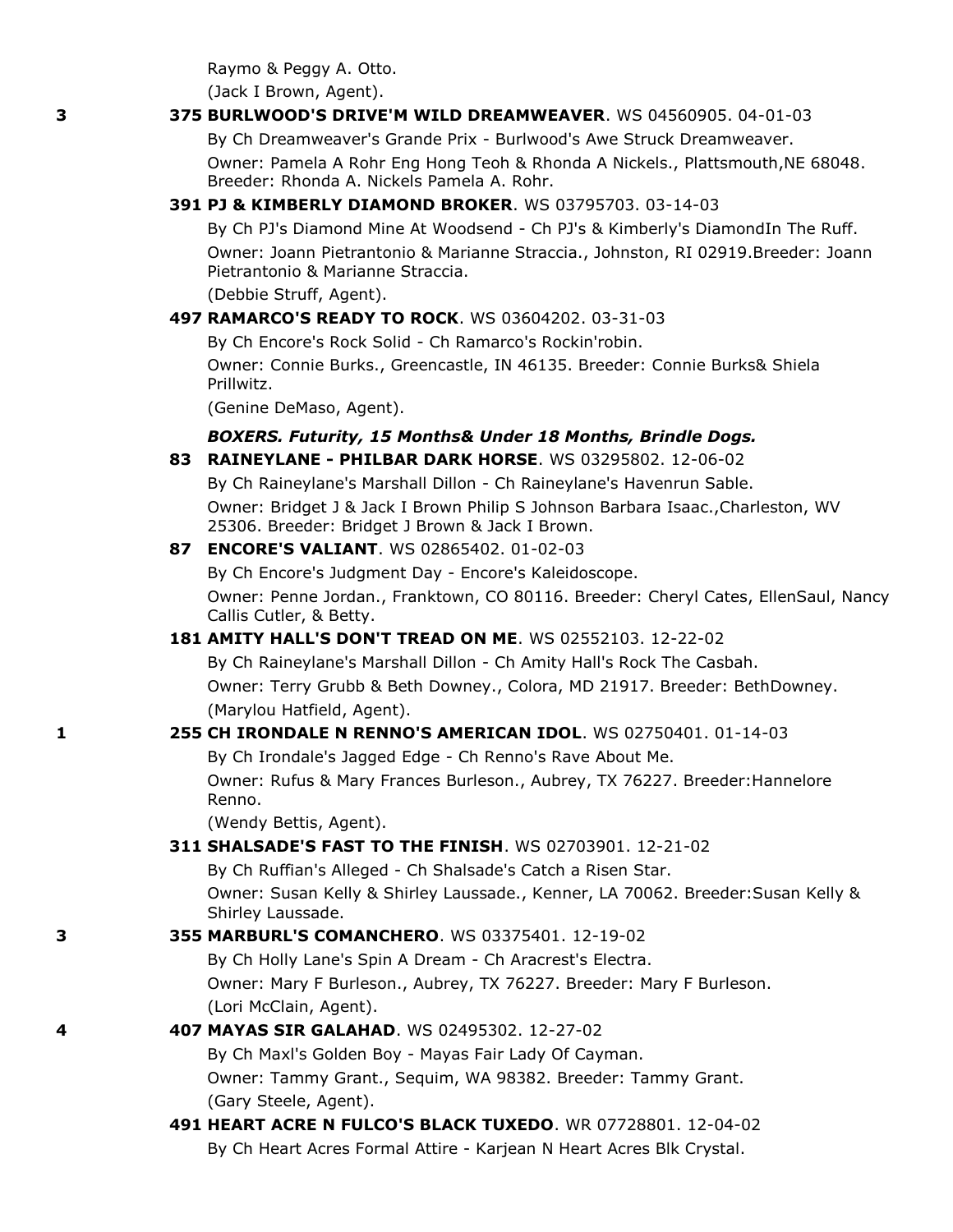|   | Owner: Dr James & P Kilman & Connie & Dominic Fulco., GroveCity, OH 43123.<br>Breeder: Dr James & P Kilman & Connie & DominicFulco.   |  |
|---|---------------------------------------------------------------------------------------------------------------------------------------|--|
|   | (H Medley Small, Agent).                                                                                                              |  |
| 2 | 613 TADD'S BLUECOLLAR KING OF COOL. WS 03116702. 01-23-03                                                                             |  |
|   | By Ch Ellis' Laissez Les Bon Temp Rouler - Tadd's Cowgirl Seranade.                                                                   |  |
|   | Owner: Tom Doane & Peter Doane., Random Lake, WI 53075. Breeder: Linda Melenyzer                                                      |  |
|   | & Donna F Doane.                                                                                                                      |  |
|   | (Tessie Savage, Agent).                                                                                                               |  |
|   | BOXERS. Futurity, 15 Months& Under 18 Months, Fawn Dogs.                                                                              |  |
| 2 | 49 BRUSH HILL'S FROM RUSSIA WITH LOVE. WS 02374401. 12-25-02                                                                          |  |
|   | By Ch Brush Hill's Head Honcho - Brush Hill's Runaround Sue.                                                                          |  |
|   | Owner: Ellen Bradley & Irina Kayserman., Milton, MA 02186. Breeder: Ellen Bradley &<br>Irina Kayserman.                               |  |
|   | (Marylou Hatfield, Agent).                                                                                                            |  |
|   | 121 SPECIAL K'S SPEED N' BYE. WS 02255602. 11-10-02                                                                                   |  |
|   | By Ch Special K's A Jet Of My Own - Ch Special K's New Hope.                                                                          |  |
|   | Owner: Rhonda D Posenkany., Shell Rock, IA 50670. Breeder: Rhonda DPosekany.                                                          |  |
| 4 | 133 HAWK'S AMERICAN DREAM. WS 03239803. 01-31-03                                                                                      |  |
|   | By Ch Holly Lane's Spin A Dream - Ch Dreamweaver's Black Cherry.                                                                      |  |
|   | Owner: Harley & Kay Mankins & Pam Rohr., Oklahoma City, OK73159. Breeder: Harley<br>& Kay Mankins & Pam Rohr.                         |  |
|   | (Lori McClain, Agent).                                                                                                                |  |
|   | 175 BOXWELL'S BEAU OF BENTORA. WS 03198501. 01-27-03                                                                                  |  |
|   | By Ch Sig's Critics Acclaim - Nouveau's Red Hot Radar Love.                                                                           |  |
|   | Owner: Wells W Hendrick., Silver Springs, FL 34488. Breeder: WellsW Hendrick.                                                         |  |
|   | (Marylou Hatfield, Agent).                                                                                                            |  |
| 1 | 185 HI-TECH'S SOUND INVESTMENT. WS 03672601. 01-26-03                                                                                 |  |
|   | By Ch Hi-Tech's Arbitrage - Ch Brookwood's Autumn Reflection.                                                                         |  |
|   | Owner: Gail & Tim Alix & Dr William & Zoila Truesdale., Moodus, CT 06469. Breeder:<br>Gail & Tim Alix & Zoila & Dr. WilliamTruesdale. |  |
|   | (Kim Pastella, Agent).                                                                                                                |  |
|   | 217 SPECIAL K'S COME N'THROUGH. WS 02255604. 11-10-02                                                                                 |  |
|   | By Ch Special K's A Jet Of My Own - Ch Special K's New Hope.                                                                          |  |
|   | Owner: Rhonda Posekany & Robert Coates & Betty Vos., Virginia, MN 557928051.<br>Breeder: Rhonda D Posekany.                           |  |
| 3 | 245 BUDSOBRAV'S ECHO OF HAPPY DAYS, WR 07855404, 01-10-03                                                                             |  |
|   | By Ch Budsobrav's Happy Days - Ch Stevenstars Little Bit O' Luv.                                                                      |  |
|   | Owner: Katherine & Gilman Aspenson n., Mindoro, WI 546449442. Breeder:Owners.                                                         |  |
|   | (Michael Shepherd, Agent).                                                                                                            |  |
|   | 293 ROSEND-FANFARE'S REFLECTIONS OF DAJON. WS 02665302. 11-15-02                                                                      |  |
|   | By Ch Rosend's After Midnight - Ch Rosend's Unforgettable.                                                                            |  |
|   | Owner: Dotti Giovanetti & Lynda Yon & Kathy Huspeni., Tracy, CA 95377. Breeder:<br>Lynda Yon & Bill & Kathy Huspeni & WendyBettis.    |  |
|   | 319 WESAN'S ZACHARIAH. WR 07869801. 12-04-02                                                                                          |  |
|   | By Ch Hi-Tech's Johnny J Of Boxerton - Ch Wesan's Carousel.                                                                           |  |
|   | Owner: Wesley & Ann Tomhave., Walton, NE 68461. Breeder: Owner.                                                                       |  |
|   | (Lori McClain, Agent).                                                                                                                |  |
| А | 439 PINEBROOK'S KODAK MOMENT. WS 03439101. 01-21-03                                                                                   |  |
|   |                                                                                                                                       |  |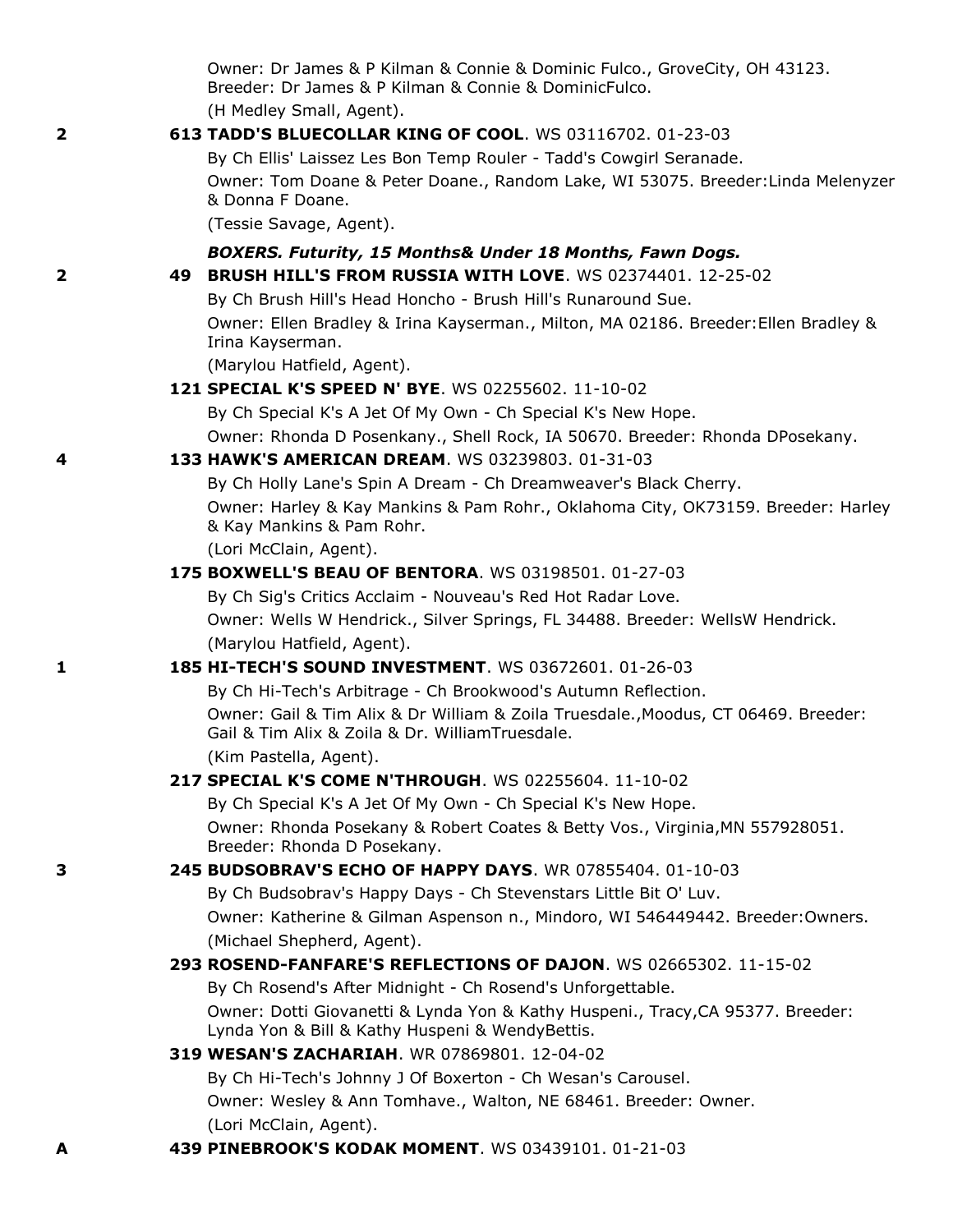By Pinebrook's Sudden Impact - Ch Pinebrook's Obsession.

Owner: Tom & Arlene Perret & Richard Haskell., Wooster, OH44691. Breeder: Tom & Arlene Perret.

#### *BOXERS. Futurity, 6 to 9Months, Brindle Bitches.*

**36 SUNDARBYS SECRET AFFAIR BEEVEE**. WS 06835002. 10-15-03

By Ch.Jacquet's Black Centurion - Sundarby's Gold Dust Woman. Owner: Dawn M Darby., Palm Beach Gardens, FL 33418. Breeder: WilliamA East & Vickie East.

(Debbie Struff, Agent). **38 SAVOYE'S SUNDARBY STARZSHINE**. WS 06007301. 10-08-03 By Ch Savoye's Lightning Of Lattalane - Ch. Savoye's Bambi Sioux. Owner: Dawn M Darby., Palm Beach Gardens, FL 33418. Breeder: BarbaraSavoye & Pamela Savoye. (Erin Struff, Agent). **40 BACH'S MIDNIGHT FAIRY TALE**. WS 054342. 08-12-03 By Ch Jacquet's Black Centurion - Bach's Waltzing Matilda. Owner: Christine Bachmann., Northford, CT 06472. Breeder: ChristineBachmann. (Dan Buchwald, Agent). **56 CACHET'S OH SO WICKED**. WS 06702004. 11-03-03 By Ch Bee-Mike's One Night Stand - Ch Cachet's Reflection. Owner: Kimberly Robertson & Leonard Magowitz., Castle Rock, CO80104. Breeder: Leonard Magowitz & Lou-Ann Tibbitts-Ridings. (Lou-Ann Tibbitts-Ridings, Agent). **76 ARRIBA TALISMAN IMAGINE**. WS 05631907. 09-19-03 By Ch Arriba Talisman Ego - Ch Talisman Arriba Endless Love. Owner: Raynetta Buchholz & Virginia Shames., Amissville, VA 20106.Breeder: Virginia Shames & Theodore Fickes DVM. **4 184 ARRIBA TALISMAN ISIS**. WS 05631908. 09-19-03 By Ch Arriba Talisman Ego - Ch Talisman Arriba Endless Love. Owner: John Gibbons & Virginia Shames & Theodore Fickes, DVM.,Springfield, VA 22150. Breeder: Virginia Shames & Theodore S. Fickes,DVM. **292 RK'S DREAM CATCHER**. WS 05838601. 09-16-03 By Ch Standing O Image X Luckyjades - Rk's Double Double Toil N' Trouble. Owner: Roberta O'Brien., Waterbury, VT 05676. Breeder: Roberta O'Brien. **2 302 TRAILS END IN HOT WATER**. WS 05128301. 08-07-03 By Ch Jem's Pearl Jam - Ch Glennroe Debut At Trails End. Owner: Shannon Carlson., Klamath Falls, OR 97603. Breeder: ShannonCarlson. **314 BRAVO'S NOCTURNE**. WS 05341004. 08-26-03 By Ch Bravo's Dance Master - Bravo's Electra V Kiebla. Owner: Bo Hatfield & Susan Finley., Louisville, KY 40291. Breeder:Susan Finley. (Tami Mishler, Agent).

### **316 BRAVO'S NIGHT MUSIC**. WS 05416504. 08-30-03

By Ch Bee-Mike's One Night Stand - Ch Ramarco's Liza Of Paradocs. Owner: Susan Finley., Louisville, KY 402914043. Breeder: Susan H Finley& P Koenig. (Tami Mishler, Agent).

# **1 362 MISTIBLU-MGM'S FORGET ME NOT**. WS 07059603. 11-01-03

By Ch MGM's Man For All Season - MGM's Meg Ryan.

Owner: Susan Blue & Burton & Felice Chait., Ruther Glen, VA22546. Breeder: Susan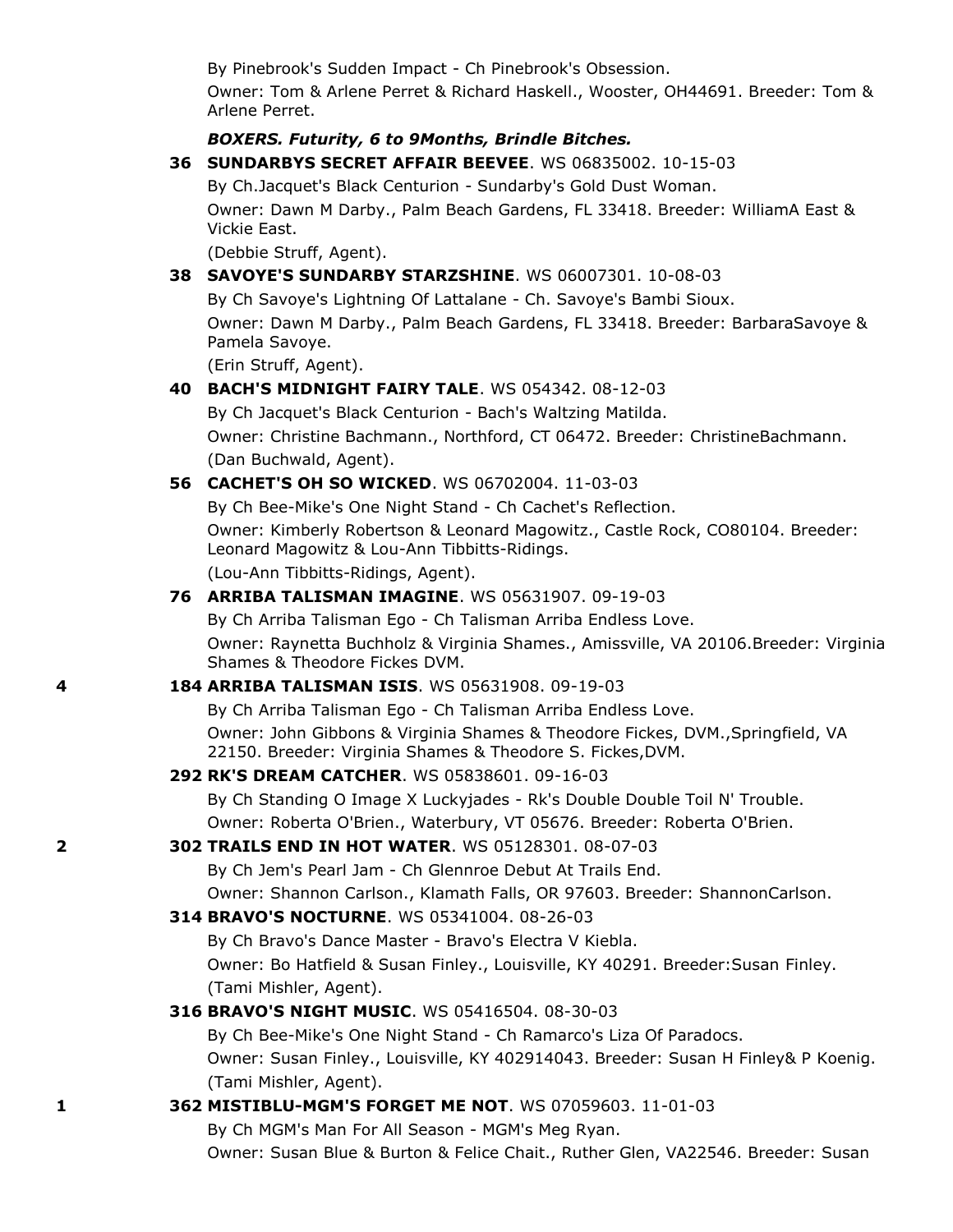Blue & Burton & Felice Chait.

|   | <b>398 MISCHIEF'S IN YOUR DREAMS.</b> WS 06632502, 10-16-03                                                                  |  |
|---|------------------------------------------------------------------------------------------------------------------------------|--|
|   | By Kami Ko N Kini Backwoods Mischief - Ch Mischief's In The Mood.                                                            |  |
|   | Owner: Ellen McClure., Ringgold, GA 30736. Breeder: Ellen R McClure.                                                         |  |
|   | 402 ARACREST VIVID. GA 433383NAC. 10-17-03                                                                                   |  |
|   | By Ch Maxl's Golden Boy - Aracrest Estee.                                                                                    |  |
|   | Owner: Norah McGriskin., Tulsa, OK 74145. Breeder: Owner.                                                                    |  |
|   | 406 PRO'S MEGHAN ME CRAZY. WS 05886902. 09-02-03                                                                             |  |
|   | By Ch Beachside's The Repo Man - Ch PRO's In Thy Image.                                                                      |  |
|   | Owner: Peggy A Otto & Laura J Nieschalk., Summerville, SC 29483.Breeder: Peggy A<br>Otto & Jack Brown & Bridget Brown.       |  |
|   | (Jack I Brown, Agent).                                                                                                       |  |
| A | 418 ONESTI'S SHABBY CHIC OF EWING. WS 06709903, 09-22-03                                                                     |  |
|   | By Ch Ewing's Protege Of Maxl - Ch Bavaria's Best Kept Secret.                                                               |  |
|   | Owner: Diane Peluso & Betty Jo Chessel., UNION, IL 60180. Breeder: Diane & Patrick<br>Peluso.                                |  |
|   | (Loir Mc Clain, Agent).                                                                                                      |  |
| A | 422 ONESTI'S ALL THE RAGE OF EWING. WS 06709902. 09-22-03                                                                    |  |
|   | By Ch Ewing's Protege Of Maxl - Ch Bavaria's Best Kept Secret.                                                               |  |
|   | Owner: Diane Peluso & Janet Ewing., Union, IL 60180. Breeder: Diane& Patrick<br>Peluso.                                      |  |
|   | 438 BEE-VEE'S SECRET CELEBRATION. WS 06835001. 10-15-03                                                                      |  |
|   | By Ch Jacquet's Black Centurion - Sundarby's Gold Dust Woman.                                                                |  |
|   | Owner: William A & Vicki C East., Greensboro, NC 27406. Breeder: William A & Vickki C<br>East.                               |  |
|   | 564 CINNRHEE HEART ACRE GOTYA LOOKIN. 692041CANADA. 08-31-03                                                                 |  |
|   | By Cinnrhee He Shoots He Scores - Cinnrheee Windsong Heart Acres.                                                            |  |
|   | Owner: Dr Jas & P Kilman & H M Small & M Ashman., HarrowON, CN N0R 1G0.<br>Breeder: Dr Jas & P Kilman & H M Small & MAshman. |  |
|   | <b>566 DEBUT'S VENUS. WS 06521902. 08-30-03</b>                                                                              |  |
|   | By Ch Full Circle's Mighty Zeus - Ch B D Star's Wildflower.                                                                  |  |
|   | Owner: William & Mary Mayer & Terry DeMaso., Danville, IN 46122.Breeder: Terry &<br>Genine DeMaso.                           |  |
|   | (Genine DeMaso, Agent).                                                                                                      |  |
|   | <b>582 OAKWOODS LEATHER AND LACE.</b> WS 05973604, 10-08-03                                                                  |  |
|   | By Ch Maxl's Premiere Of Dreamweaver - Oakwoods Silver Springs.                                                              |  |
|   | Owner: Tara Lambert., Port St Lucie, FL 349536242. Breeder: DiannaK Helmke.                                                  |  |
|   | (Page Conrad, Agent).                                                                                                        |  |
| 3 | 662 OAKWOODS DESERT ANGEL OF MAXL. WS 05973602. 10-08-03                                                                     |  |
|   | By Ch Maxl's Premiere Of Dreamweaver - Oakwoods Silver Springs.                                                              |  |
|   | Owner: Phyllis F Cooney & Dianna K Helmke., Loxahatchee, FL 33470.Breeder: Dianna<br>K Helmke & Karrie Farmer.               |  |
|   | 674 DESTINY-HITHERCREEK'N BLACK ICE. WS 05368005. 08-14-03                                                                   |  |
|   | By Ch Champagne Romancing The Stone - Destiny's Serendipity.                                                                 |  |
|   | Owner: Paul Reith & Pamela Jolin & Patricia Gelinas., Nantucket, MA 02554. Breeder:<br>Pamela Jolin.                         |  |
|   | (Marianne Claflin, Agent).                                                                                                   |  |
|   | 696 DEBUT'S CAUSING A COMMOTION. WS 06521903. 08-30-03                                                                       |  |
|   | By Ch Full Circle's Mighty Zeus - Ch BD Star's Wildflower.                                                                   |  |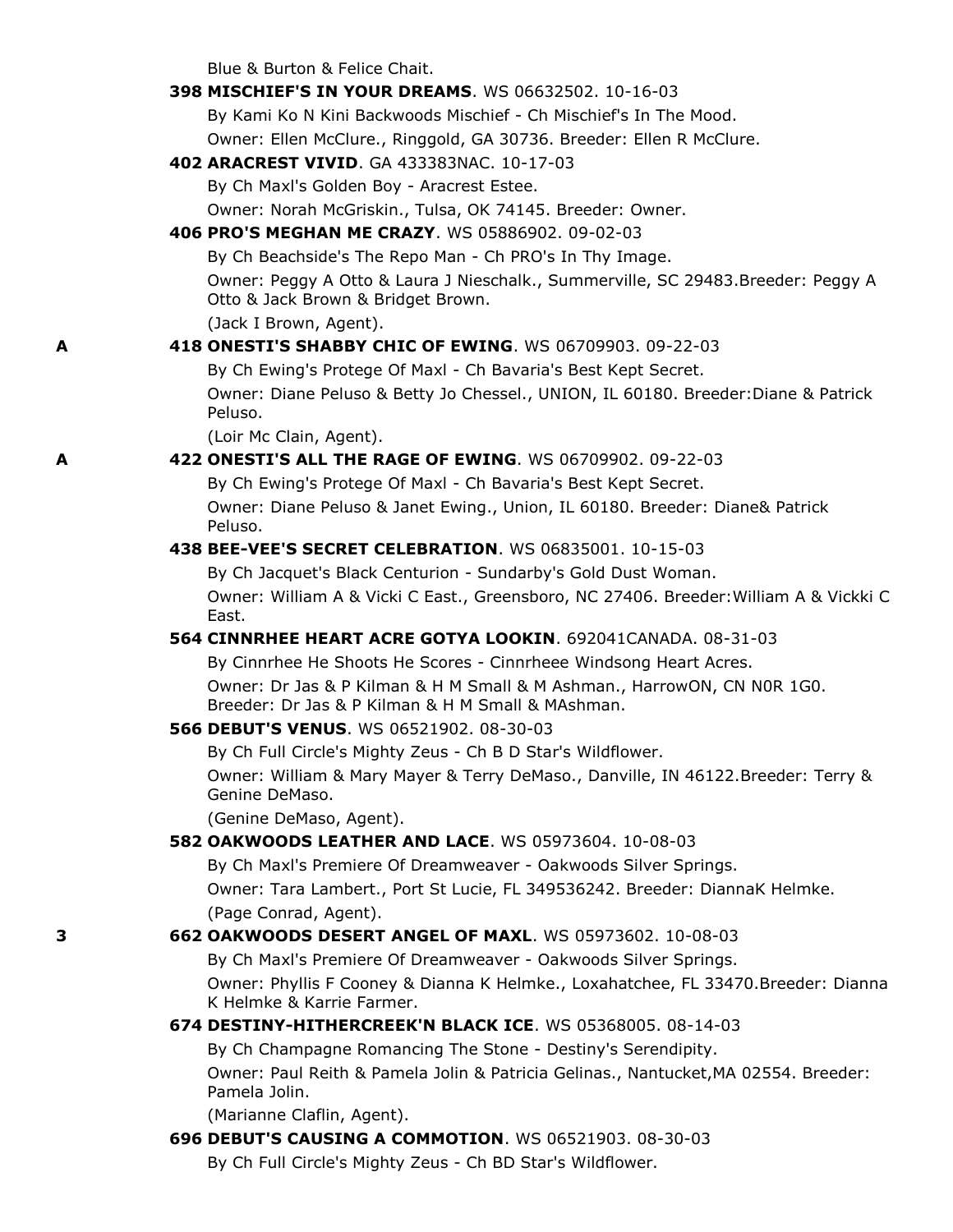Owner: Kim Greulich., Gettysburg, OH 45328. Breeder: Terry & GenineDeMaso. (Genine DeMaso, Agent).

#### **708 EWO'S COVER GIRL**. WS 05539404. 09-16-03

By Ch Raann's Kiss This At Hatley Hollar - EWO's Double Delight.

Owner: Brent K Powers & Eun Sook Powers., Winchester, VA 226014246.Breeder: Earl W Overstreet.

(Earl W Overstreet, Agent).

#### **758 BRAVO'S MARCATO**. WS 05341003. 08-26-03

By Ch Bravo's Dance Master - Bravo's Electra V Kiebla. Owner: Carliss Hendersson., Monroe, LA 71201. Breeder: Susan Finley. (Christa Cook, Agent).

#### *BOXERS. Futurity, 6 to 9Months, Fawn Bitches.*

### **44 BAYVIEW CAMILLA CONNEMARA**. WS 06405502. 10-27-03

By Ch Bayview Strides Ahead - Bayview Whats Luv Got ToDo Withit. Owner: Laurence Hughes & Marion Hughes., Ashtabula, OH 440047636.Breeder: Ken Morrison & Tom Spridgen & Paula Morrison. (Marylou Hatfield, Agent).

### **54 CACHET'S WICKED TEMPTATION'S**. WS 06702002. 11-03-03

By Ch Bee-Mike's One Night Stand - Ch Cachet's Reflection. Owner: Leonard Magowitz & Lou-Ann Tibbitts-Ridings., Troy, NY 12180.Breeder: Leonard Magowitz & Lou-Ann Tibbitts-Ridings.

#### **68 JAEGERHOUSE'S QRACK ME UP**. NU 910339CN. 10-06-03

By Ch Cachet's Rock-N-Roll - Jaegerhouse's GoGoGo. Owner: Verena Jaeger., Stouffville, CN L4A 7X3. Breeder: Verena Jaeger. (William Alexander, Agent).

#### **86 EIN-VON'S ICE QUEEN OF JUSTICE**. WS 05797605. 09-20-03

By Ch Bayview Strides Ahead - Ein-Von's Dream Works Of Hi-Tech. Owner: Zwei Pierson & Bridget Butler & Phyllis Justice., Anchorage,AK 99502. Breeder: Zwei A. Pierson & Vickie L. Pierson.

(Jewell T. Dunning, Agent).

### **2 88 PATRIOT'S LIBERTY BELLE**. WS 06489001. 09-09-03

By Ch Patriot's Freedom's Cornerstone - Ch Windyhill Steel Magnolia. Owner: Melissa Sheehan & Dianne Haas., San Leandro, CA 94577. Breeder:Dianne & Michael Haas.

(Cheryl Cates, Agent).

#### **102 SHADOEFAX'S FUN AND DREAMS**. WS 05315202. 08-08-03

By Pinbrook's Tiltlist - Shadoefax's Fawns Have More Fun.

Owner: Randal Hulva & Kim Utzinger & Sandee Leschewski., Channahon,IL 60410. Breeder: Sandee Leschewski & Rachel Birkerfeld.

(Tessie Savage, Agent).

#### **110 CYNTECH SHADIGEE DASH OF CLASS**. WS 07682002. 08-16-03

By Ch Summer's Dash Riprock - CynTech's Ally McBeal.

Owner: Mary Jane & Lee Nowak., Smiths Grove, KY 42171. Breeder:Cindy G. Thomas. (Debbie Struff, Agent).

### **166 ARRIBA TALISMAN ISABEL**. WS 05631910. 09-19-03

By Ch Arriba Talisman Ego - Ch Talisman Arriba Endless Love.

Owner: Lisa Lilly & Phyllis Wolfe & Virginia Shames., SevernaPark, MD 21146. Breeder: Ms. Virginia Shames & Theodore Fickes D.V.M..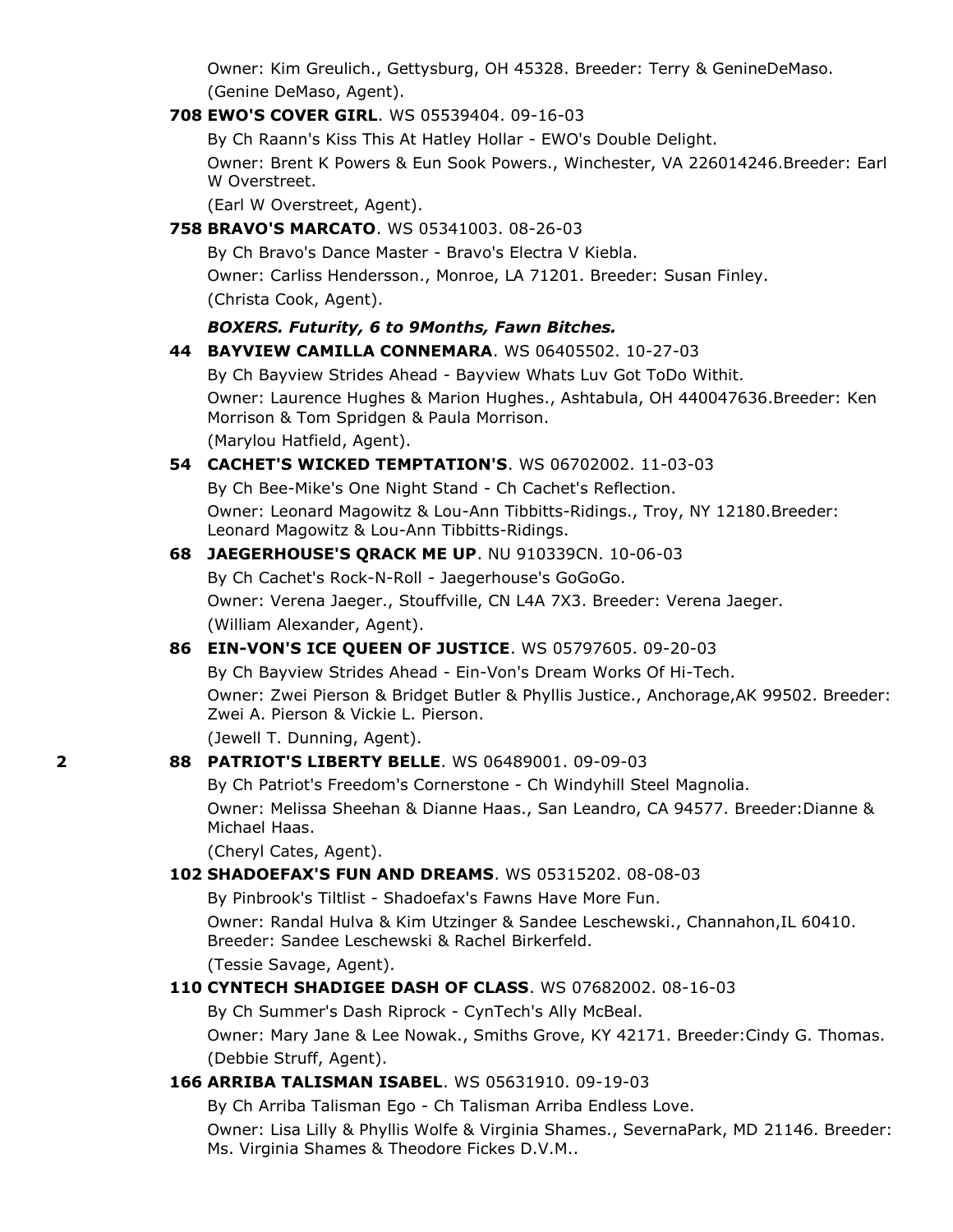|   | 186 ARRIBA TALISMAN INTRIGUE. WS 05631909. 09-19-03                                                                                 |
|---|-------------------------------------------------------------------------------------------------------------------------------------|
|   | By Ch Arriba Talisman Ego - Ch Talisman Arriba Endless Love.                                                                        |
|   | Owner: Virginia Shames & Theodore Fickes, DVM., Springfield, VA22150. Breeder:<br>Owners.                                           |
| A | 228 TRAILS END IN A PICKLE. WS 05128302, 08-07-03                                                                                   |
|   | By Ch Jem's Pearl Jam - Ch Glennroe Debut At Trails End.                                                                            |
|   | Owner: Sandra Brady., Vacaville, CA 95688. Breeder: Shannon Carlson.                                                                |
| A | 264 BARBARY LANE'S AUTUMN GRACE, WS--6475501, 09-26-03                                                                              |
|   | By Ch Owlay's Showoff Of Salgray - Ch Bayview Tip The Scales.                                                                       |
|   | Owner: Michael & Alyssa Alvanez & Eric Scott & Cal Robinson., Corral De Tierra, CA<br>93908. Breeder: Eric Scott & Calvin Robinson. |
|   | 336 HIGO'S EXTRAORDINAIRE. WS 05837001. 09-20-03                                                                                    |
|   | By Higo's Gold'n Image - Ch Higo's Haagen Dazs.                                                                                     |
|   | Owner: Edward Hidalgo., Crete, IL 60417. Breeder: Edward Hidalgo.                                                                   |
|   | (Rick Justice, Agent).                                                                                                              |
| 3 | 340 EIN-VON'S I AM STAR. WS 05797601. 09-20-03                                                                                      |
|   | By Ch Bayview's Strides Ahead - Ein-Von's Dreamworks Of Hi Tech.                                                                    |
|   | Owner: Zwei A Peirson & Vicki L Peirson., San Leandro, CA 94577.Breeder: Zwei A<br>Peirson & Vicki L Peirson.                       |
|   | 342 EIN-VON'S IT'S A DREAM AGAIN. WS 05797604. 09-20-03                                                                             |
|   | By Ch Bayview Strides Ahead - Ein-Von's Dreamworks Of Hitech.                                                                       |
|   | Owner: Zwei A Pierson & Vickie L Pierson., San Leandro, CA 94577.Breeder: Zwei A<br>Pierson & Vickie L Pierson.                     |
| 4 | <b>372 ROCHIL'S SWEET CITY WOMAN.</b> WS 06844803, 10-21-03                                                                         |
|   | By Ch Shadow's Nairobi - Ch Rochil's Grande Tradition.                                                                              |
|   | Owner: Sandi & Perry Combest & Michael Shepherd., Denton, TX76205. Breeder: Sandi<br>& Perry Combest & Michael Shepherd.            |
|   | (Michael Shepherd, Agent).                                                                                                          |
|   | 430 CAN-CIA'S SHAKE YOUR BON BON. WS 05778401, 09-03-03                                                                             |
|   | By Ch Arriba Talisman Ego - Ch Can-Cia's Hip Shakin Ma Ma.                                                                          |
|   | Owner: JoAnne Kaiser & Ron Reynolds & Mary Dohm., Rockford, IL 61101. Breeder:<br>Ron Reynolds & Sherry Canciamille.                |
| A | 436 CAN-CIA'S SPANISH EYES. WS 05778403. 09-03-03                                                                                   |
|   | By Ch Arriba Tailsman Ego - Ch Can-Cia's Hip Shakin Ma Ma.                                                                          |
|   | Owner: JoAnne Kaiser., Rockford, IL 61101. Breeder: Ron Reynolds & Sherry<br>Canciamille.                                           |
|   | (Sherry Canciamille, Agent).                                                                                                        |
|   | 508 BOX O'JOY'S OF PEPSI. WS 07614001. 09-22-03                                                                                     |
|   | By Ch Maxl's Premeir Of Dreamweaver - Ch Box O'Joy's Perpetual Motion.                                                              |
|   | Owner: Joyce Zillig & Karyn Zillig., Cincinnati, OH 45247. Breeder: Joyce Zillig & Karyn<br>Zillig.                                 |
|   | (Tami Mishler, Agent).                                                                                                              |
|   | 510 STANDING-O CHANTILLY LACE XRK. WS 05838603. 09-16-03                                                                            |
|   | By Ch Standing-O Image X LuckyJades - Ch Ri's Double Double Toil N'Trouble.                                                         |
|   | Owner: Pamela Shaw-George & Nancy L Krieger., Pembroke, MA 02359.Breeder:<br>Roberta O'Brien.                                       |
| A | 558 X-ZACH-LY A STORM OF CLAREMONT. WS 05424304. 08-11-03                                                                           |
|   | By Ch Arriba Talisman Ego - Ch Karizma's La Belle.                                                                                  |
|   | Owner: Preston A Jones Jr., Burton, MI 48509. Breeder: Clare &Julie Lodenstein.                                                     |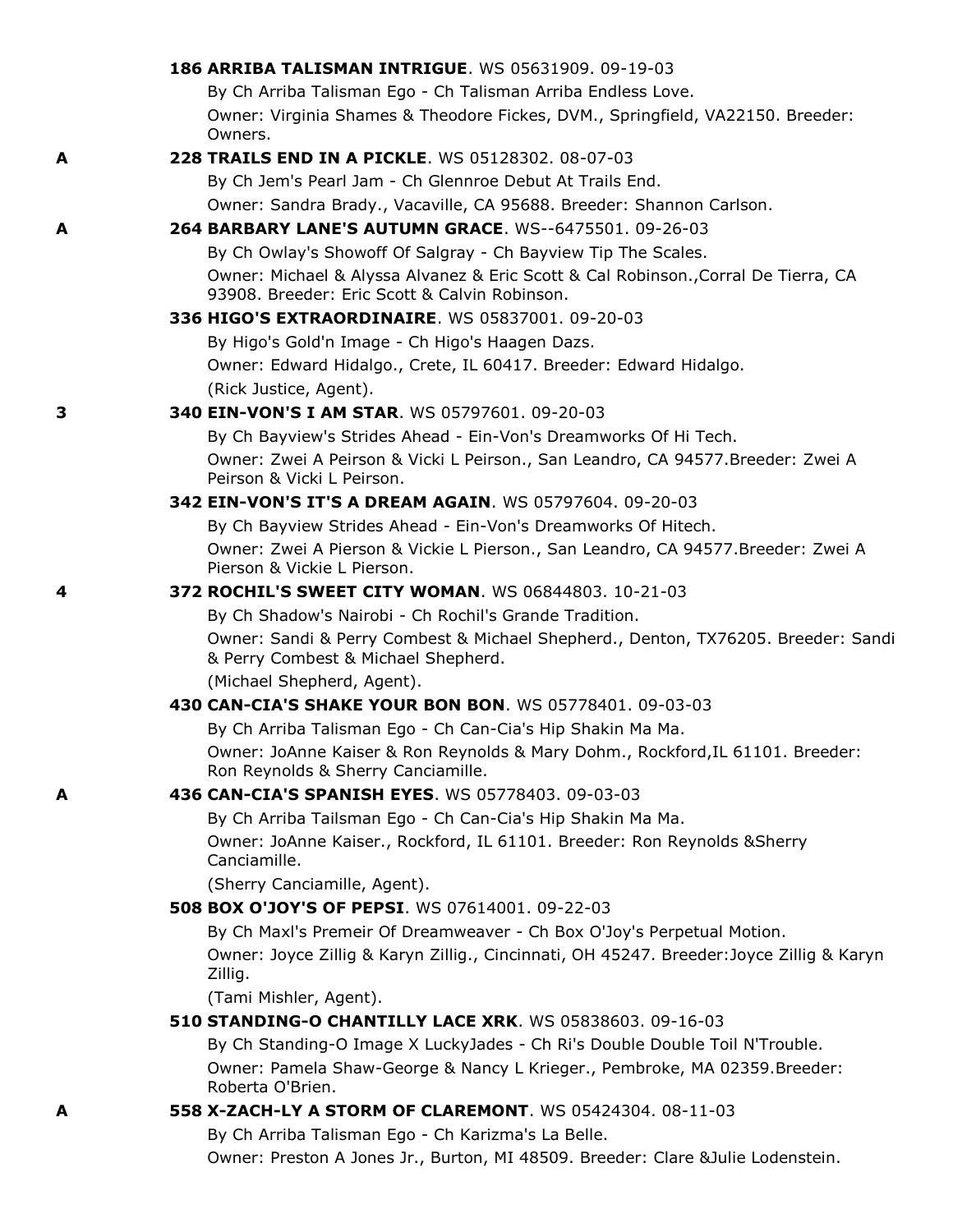### **608 CAN-CIA'S LIVIN' LA VIDA LOCA**. WS 05778402. 09-03-03

By Ch Arriba Talisman Ego - Ch Can-Cia's Hip Shakin Mama.

Owner: Roger K Dopp., Continental, OH 45831. Breeder: Sherry L Canciamille. (Ann E Keil, Agent).

### **626 LUCKY-E'S YA YA PRIESTESS**. WS 06512203. 09-17-03

By Ch Bee-Mike's One Night Stand - Ch Lucky-E's Teasel.

Owner: Vanessa Everett & Vicki Mellender., Ringwood, IL 60072.Breeder: Owner.

### **664 SUNCREST DREAMS OF GOLD**. WS 06043301. 08-13-03

By Ch Maxl's Golden Boy - Ch Suncrest's I'm A Knockout. Owner: Udomsak Rittichaikul & Olive Lee-Waters., Newberry, FL 32669.Breeder: Olive Lee-Waters.

(Lori McClain, Agent).

#### **1 744 CACHET'S BE'N WICKED AT K-ED'S**. WS 06702003. 11-03-03

By Ch Bee-Mike's One Night Stand - Ch Cachet's Reflection.

Owner: Kay Keller & Edwin Keller Jr & Len Magowitz., TroutRun, PA 17771. Breeder: Lou-Ann Tibbitts Ridings & Len Magowitz.

(Debbie Struff, Agent).

#### **750 REGALIS THAT GIRL V TOLLGATE**. WS 05729601. 08-24-03

By Ch Van Riper's Charismatic - Howcurt Zarah Grace. Owner: Susan Watts & Amanda Yocum., Upper Black Eddy, PA 18972.Breeder: Amanda G & Peter G Yocum.

#### *BOXERS. Futurity, 9 to 12Months, Brindle Bitches.*

# **30 CARILLON'S CLASSIC ELEGANCE AT KC**. WS 04223702. 05-16-03

By Ch Highrivers Taylor Made Of Backwoods - Ch Carillon Elegance Rummerrun. Owner: Karen Suarez & Cindy Suarez., Lakeland, FL 338153477. Breeder:Cindy E Suarez & Steven G Anderson & Polly Whitney & An. (Kay L Palade, Agent).

#### **200 DETER'S ENDURANCE**. WS 05302401. 07-25-03

By Ch Pinebrook's Determation - Pinebrook's Magic Moment No Angel.

Owner: Carol & Robert McCormick., Cleveland, OH 44111. Breeder:Carol McCormick & Arlene Perret.

#### **218 ASUREBET WITH HARVEL**. WS 04202001. 05-14-03

By Ch Valkyrie's The Kurgan O'HarVel - Ch Arrowcres Riboletta Of EWO. Owner: Joy Howard., Enfield, CT 06082. Breeder: Joy Howard. (Jack I Brown, Agent).

#### **268 SPRINGBROOK'S KOOL AUTUMN**. WS 04587701. 06-16-03

By Ch Highrivers Taylor Made Of Backwoods - Barbery Lane Steal A Kiss. Owner: Nancy & Tessie Savage & Mary Dohm., Table Grove, IL61482. Breeder: Mary Dohm.

### **280 SANJO'S SHINNING STAR**. WS 05055302. 07-25-03

By Ch Raineylane's Marshall Dillon - C.J.'s Dream Catcher. Owner: Sandy & John Volner., Gardendale, AL 35071. Breeder: Sandy& John Volner. (Jack I Brown, Agent).

### **290 RUGBY DAVINE MISS BROOKFIELD**. WS 04039807. 05-08-03

By Cherlan's Smooth Jazz - Birchwoods Silver Locket.

Owner: Christina S Fleisher., Fenwick, MI 488349738. Breeder: ChristinaS Fleisher.

#### **310 STANDING-O DARK VICTORY**. WS 05510504. 07-20-03

By Ch Maxl's Golden Boy - Lucky Jades Vision X Standing O.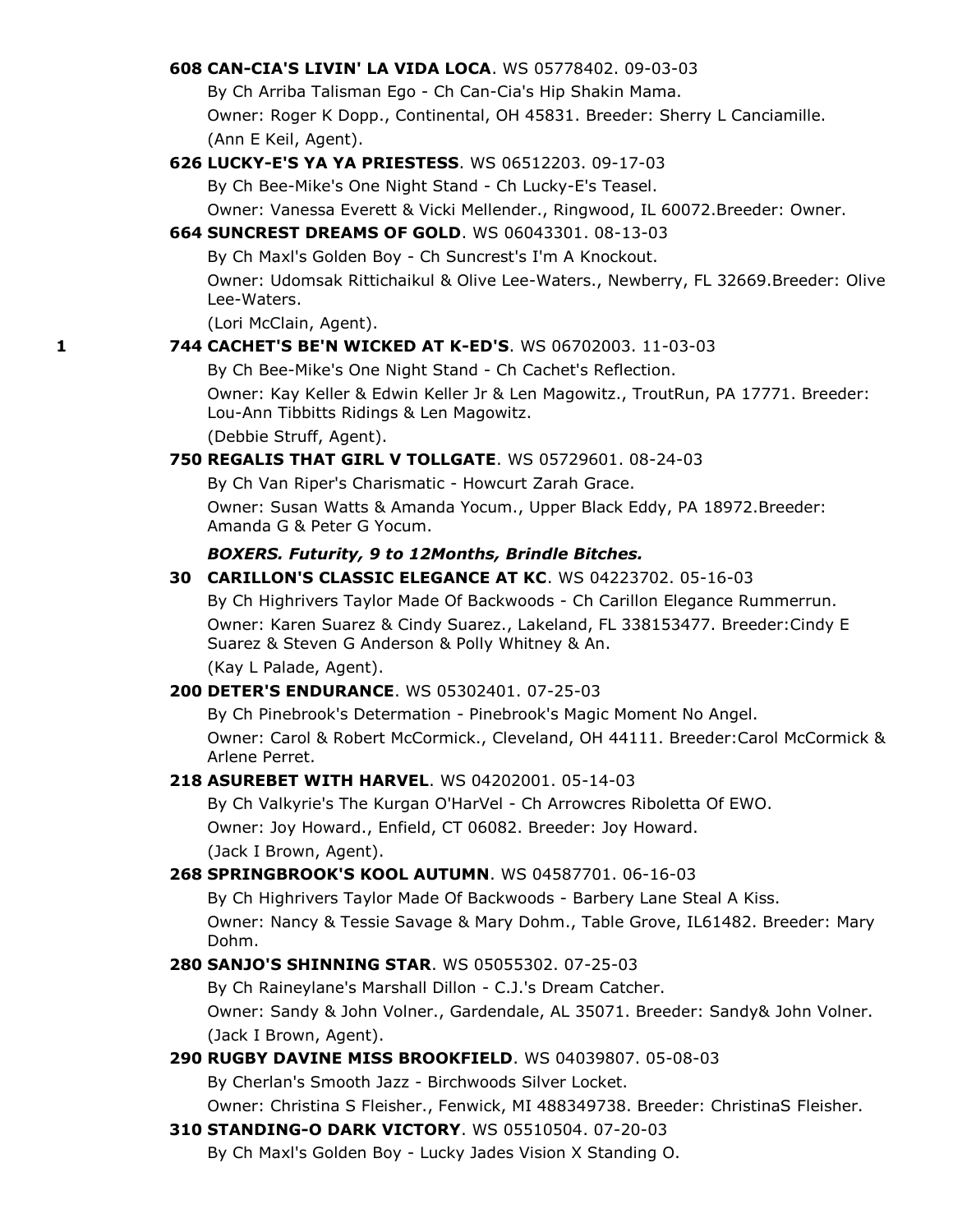Owner: Pamela Shaw-George., S Hamilton, MA 01982. Breeder: Dr R &G Hallock & Pamela Shaw-George.

(Marianne Claflin, Agent).

**378 INTERLUDE'S MYDE NICE**. WS 04810702. 07-16-03

By Ch Breezewoods Lord Of Wystmont CD - Interlude's We Danced. Owner: Debi Bradford & Dorothy Bryant., Stanwood, IA 52337. Breeder:Dorothy Bryant.

**440 MADEGAN BAILEY'S IRISH MIST**. WS 04937806. 07-27-03

By Ch Brookwood's Mystic Warrior - Ch Madegan Celtic Breeze Of Avalon. Owner: Debbie McCarroll & Mark Fagan., San Jose, CA 95125. Breeder:Debbie McCarroll & Mark Fagan.

(Kimberlie Steele, Agent).

### **4 442 MADEGAN'S PLAY MISTY FOR ME**. WS 04937805. 07-27-03

By Ch Brookwood's Mystic Warrior - Ch Madegan's Celtic Breeze Of Avalon. Owner: Deborah McCarroll & Mark Fagan DDS & G & G Dobry.,San Jose, CA 95125. Breeder: Deborah McCarroll & Mark Fagan DDS. (Gary Steele, Agent).

**444 DOGWOOD'S IT'S ABOUT TIME**. WS 04943401. 05-19-03

By Ch Raklyns Showtime - Ch Sirrocco's Do Applaude.

Owner: Judy Wood., Loudonville, NY 12211. Breeder: Judy Wood.

**446 DOGWOOD'S KEEPEN TIME**. WS 04943403. 05-19-03

By Ch Raklyns Showtime - Ch Sirrocoo's Do Applause. Owner: Judy Wood., Loudonville, NY 12211. Breeder: Judy Wood.

**452 PEARLISLE REPLICA OF STANDING O**. WS 05510503. 07-20-03

By Ch Maxl's Golden Boy - Luckyjades Vision X Standing O.

Owner: Dr Robert C Hallock & Grace D Hallock., Cheshire, CT 06410.Breeder: Dr Robert C Hallock & Grace Hallock& Pamela Shaw-George.

**454 PEARLISLE ILLUSION OF STANDING O**. WS 05510502. 07-20-03

By Ch Maxl's Golden Boy - Luckyjades Vision X Standing O.

Owner: Grace D Hallock & Dr Robert C Hallock., Cheshire, CT 06410.Breeder: Dr Robert C Hallock & Grace Hallock& Pamela Shaw-George.

**474 RUMMER RUN COCO CHANELLE**. WS 04223704. 05-16-03

By Ch Highrivers Taylor Made Of Backwoods - Ch Carillon Elegance OfRummer Run. Owner: Steven & Ann B Anderson., Atlanta, GA 30327. Breeder: Ann& Steve Anderson & P Whitney & C Suarez.

(Rick Justice, Agent).

**544 SPRING BROOK'S I'M NO ANGEL**. WS 04587702. 06-16-03

By Ch Highrivers Taylor Made of Backwoods - Barbary Lane Steal A Kiss.

Owner: Teresa McCall & Mary Dohm., Conroe, TX 77303. Breeder: MaryDohm.

**562 HEART ACRES BLACK JEWEL**. WS 04676101. 07-12-03

By Ch HiTech Johnny J Of Boxerton - Ch Zephyr's He Said She Said. Owner: Dr James & Priscilla Kilman., Grove City, OH 43123. Breeder:Dr James & Priscilla Kilman.

(H Medley Small, Agent).

**584 BREHO SHIMMER & SHINE**. WS 04688807. 07-19-03

By Ch Breho I Bee Shinin' - J-Lyn's EZ Double Trouble.

Owner: Brenda Stuckey & Theresa Galle., Jonesboro, LA 71251. Breeder:Owners. (Terri Galle, Agent).

**592 ALLSTAR'S GEMINI**. WS 04904302. 05-06-03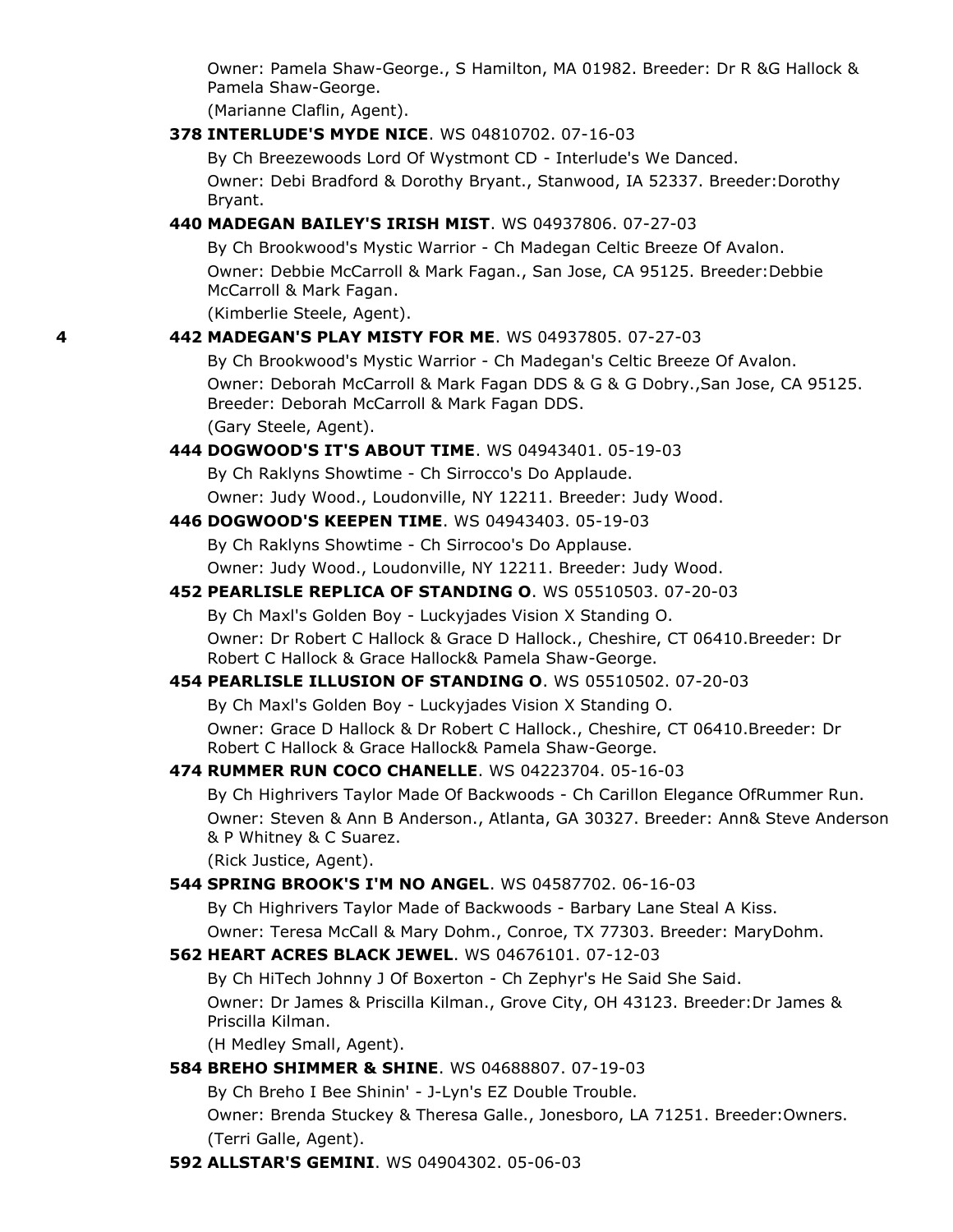|              | By Ch Holly Lane's Wild As The Wind - Ch Ryzingstar's Wysiwyg.                                                                                                  |
|--------------|-----------------------------------------------------------------------------------------------------------------------------------------------------------------|
|              | Owner: Jennifer Paul & Patricia Healy & T Bergquist., Denver, CO 80218. Breeder: Ted<br>& Andrea Bergquist & Patricia Healy.                                    |
| A            | 604 RYZINGSTAR'S ANDROMEDA. WS 04904301. 05-06-03                                                                                                               |
|              | By Ch Holly Lane's Wild As The Wing - Ch Ryzingstar's Wysiwyg.                                                                                                  |
|              | Owner: Howard Engel & Patricia Healy., Brighton, CO 80603. Breeder: Ted & Andrea<br>Bergquist & Patricia Healy.                                                 |
| $\mathbf{2}$ | 666 HABERL'S FOREVER YOUNG. WS 04660204. 07-06-03                                                                                                               |
|              | By Ch Garnsey's Varsity Blues - Ch Banta-Riegel's Sizzlin SensationCD.                                                                                          |
|              | Owner: Mary Jane Alencewicz & Don Garrett., Montverde, FL 34756.Breeder: Jo Ann<br>Haberl & B J Barnhart.                                                       |
| A            | 688 IRONDALE N BARCOMM'S DANGER ZONE. WS 03989602. 05-16-03                                                                                                     |
|              | By Ch Irondale's Uncommon Valor - Irondale's Beautiful Day.                                                                                                     |
|              | Owner: Bruce Rettick & Roberta Rettick., Petaluma, CA 94954. Breeder: James Bettis &<br>Wendy Bettis.                                                           |
|              | (Wendy Bettis, Agent).                                                                                                                                          |
|              | 766 BY GEORGE PEPRHL'S NIGHT MUSIC. WS 05368402. 07-21-03                                                                                                       |
|              | By Ch Raja's Ripped To The Max - Ch Cherker's Tillandsia.                                                                                                       |
|              | Owner: Sue Ann Thompson & Karen George., North Liberty, IA 52317.Breeder: Karen<br>George.                                                                      |
|              | (Michael Shepherd, Agent).                                                                                                                                      |
| 3            | 772 HABERL'S SIZZLIN WHIZ KID. WS 04660203. 07-06-03                                                                                                            |
|              | By Ch Garnsey's Varsity Blues - Ch Banta-Riegel's Sizzlin SensationCD.                                                                                          |
|              | Owner: J Haberl & J Renzulli & D Wohlgemuth., Brooksville, FL 34601. Breeder: Jo A<br>Haberl & B J Barnhart.                                                    |
| 1            | 774 HABERL'S BILL OF RIGHTS. WS 04660201. 07-06-03                                                                                                              |
|              | By Ch Garnsey's Varsity Blues - Ch Banta-Riegel's Sizzlin SensationCD.<br>Owner: Jo A Haberl & B J Barnhart., Brooksville, FL 34601. Breeder: Jo A Haberl & B J |
|              | Barnhart.                                                                                                                                                       |
|              | <b>BOXERS. Futurity, 9 to 12Months, Fawn Bitches.</b>                                                                                                           |
|              | 80 FREDEGUND OF PIGEONWOODS. WS 04511301. 06-30-03                                                                                                              |
|              | By Boxella's Major Attraction - Schoenschauer Von Bethal.                                                                                                       |
|              | Owner: Katharina C Gatz., Hampshire, IL 60140. Breeder: Katharina C.Gatz.                                                                                       |
|              | (Sherry Canciamille, Agent).                                                                                                                                    |
| 3            | 92 RAYPAT'S ALMOND JOY. WS 03914302. 05-05-03<br>By Ch Standing-O Galaxie Gasheron - Raypat's It's About Time.                                                  |
|              | Owner: R & P Kisselovich & Lisa Holden., Elizabeth, PA 15037. Breeder: Pat Kisselovich                                                                          |
|              | & Lisa Holden.                                                                                                                                                  |
|              | 126 BRUNHILDE OF PIGEONWOODS, WS 04511303, 06-30-03                                                                                                             |
|              | By Boxella's Major Attraction - Schoenschauer Von Bethal.                                                                                                       |
|              | Owner: Katharina C Gatz., Hampshire, IL 60140. Breeder: Katharina CGatz.                                                                                        |
|              | 152 IRONDALE'S GOING TO GRACELAND. WS 03989603. 05-16-03                                                                                                        |
|              | By Ch Irondale's Uncommon Valor - Irondale's Beautiful Day.                                                                                                     |
|              | Owner: Priscilla Howard., Jupiter, FL 334783526. Breeder: James & Wendy Bettis.                                                                                 |
|              | (Jack I Brown, Agent).                                                                                                                                          |
|              | 294 BYGEORGE CHERKEI'S I LOVE LUCY. WS 05368403. 07-21-03                                                                                                       |
|              | By CH Raja's Ripped-To The Max - Ch Cherkei's Tillandsia.                                                                                                       |
|              | Owner: Karen M George., Minneapolis, MN 554414849. Breeder: Owner.                                                                                              |
|              |                                                                                                                                                                 |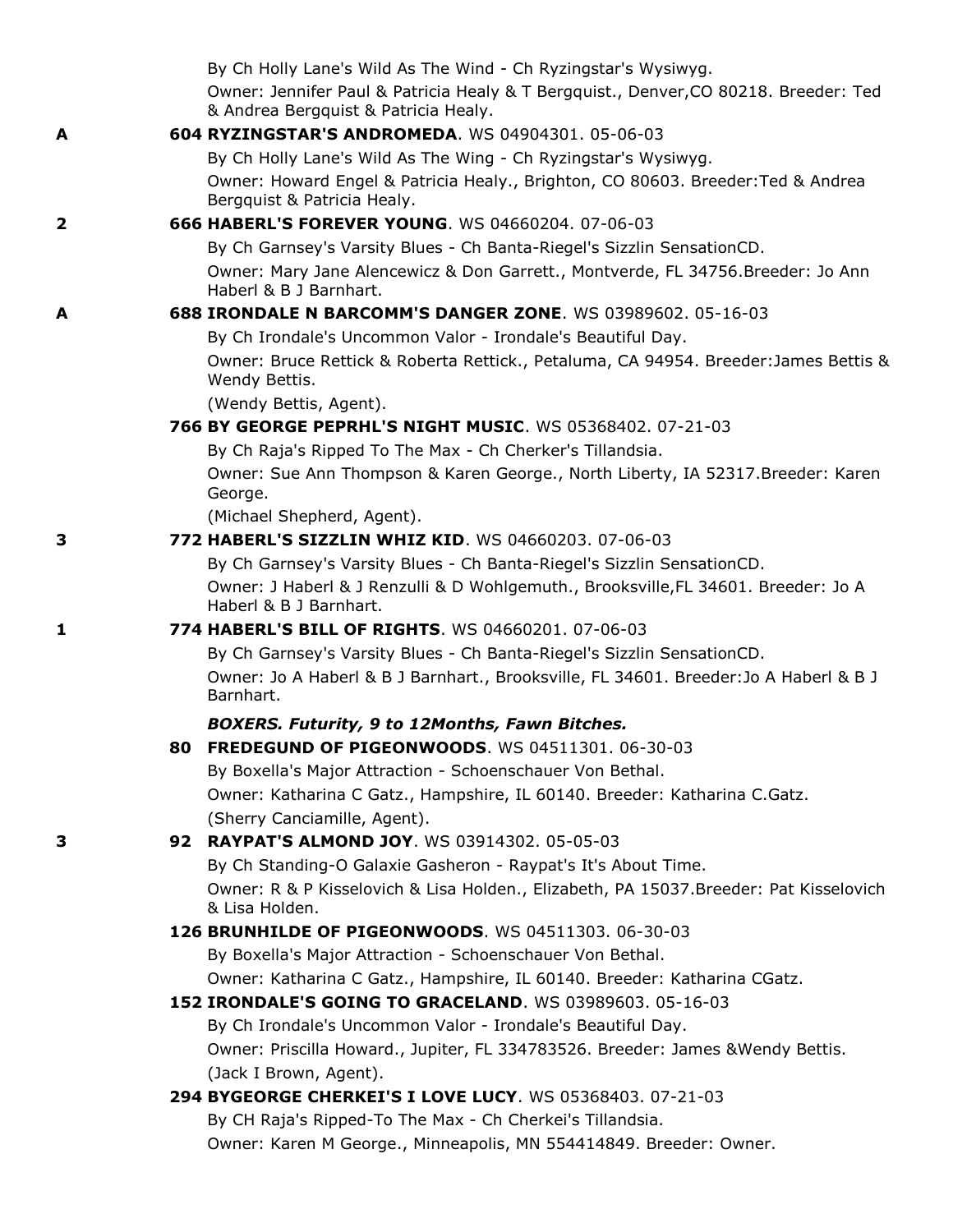(Michael Shepherd, Agent).

|   | 334 HEART ACRE N FULCO'S JONET. WS 04676102. 07-12-03                                                                                |
|---|--------------------------------------------------------------------------------------------------------------------------------------|
|   | By Ch Hi-Tech Johnny J Of Boxerton - Ch Zephyr's He Said She Said.                                                                   |
|   | Owner: Priscilla M Kilman & Constance Fulco & Mary Nevius., GroveCity, OH<br>431239198. Breeder: Dr James Kilman & Priscilla Kilman. |
| 4 | 364 CRYSTO 'N SCENICVU'S KALEIDOSCOPE. WS 04231001. 05-08-03                                                                         |
|   | By Ch Arriba Talisman Ego - Ch Scenicvu's Prismatic.                                                                                 |
|   | Owner: Donita McCarty & Tony Finney., Maryville, TN 37804. Breeder: Donita McCarty<br>& Tony Finney.                                 |
|   | (Tami Mishler, Agent).                                                                                                               |
| A | 368 RAMPART'S ROYAL CRYSTAL DIVA. WS 05401903. 07-31-03                                                                              |
|   | By Ch Jaquet's Super Nova - DaPa's Follow My Dreams.                                                                                 |
|   | Owner: Dave Clarke., Brentwood, NH 03833. Breeder: Dave & Pat Clarke.                                                                |
| A | <b>370 RAMPART'S VELVET LAZER LADY.</b> WS 05424701, 07-26-03                                                                        |
|   | By Ch Nastinan's Love Me Tender - Ch Yankee Independence.                                                                            |
|   | Owner: Dave & Pat Clarke., Brentwood, NH 03833. Breeder: David& Pat Clarke.                                                          |
| A | 450 HI-TECH TERRONS CAROUSEL. WS 05000203. 07-20-03                                                                                  |
|   | By Ch Hi-Tech Johnny J Of Boxerton - Terrons Take A Bow.                                                                             |
|   | Owner: Terri Kaiser & Dr William & Zoila Truesdale., CliftonPark, NY 12065. Breeder:<br>Terri Kaiser.                                |
|   | (Handler: Kimberly Pastella).                                                                                                        |
|   | 496 DEKAL'S TAKE NO RISK. WS--0490503. 07-24-03                                                                                      |
|   | By Ch CJ's Risky Business Of ScenicVu - Ch Victory's The Agony And The Ecstacy.                                                      |
|   | Owner: Deanna Mickells., Coucil Bluffs, IA 51501. Breeder: Deanna Mickells.                                                          |
|   | <b>500 DEKAL'S AT NO RISK. WS 04905702. 07-24-03</b>                                                                                 |
|   | By Ch CJ's Risky Business Of ScenicVu - Ch Victory's The Agony And The Ecstacy.                                                      |
|   | Owner: Shirley Novak & Deanna Mickells., Lincoln, NE 68522. Breeder: Deanna<br>Mickells.                                             |
|   | <b>506 PINEBROOK'S TOUCH OF CLASS. WS 04993901. 06-30-03</b>                                                                         |
|   | By Ch Pinebrook's Unique Blend - Ch Pinebrook's You Must Love Me.                                                                    |
|   | Owner: Tom & Arlene Perret & Michael Downing., Wooster, OH44691. Breeder: Tom &<br>Arlene Perret.                                    |
|   | (Kimberlie Steele, Agent).                                                                                                           |
| A | 554 GREENFILED'S FLYING HIGH, WS 04507502, 06-02-03                                                                                  |
|   | By Ch BJay's Travelling Man - Greenfield's Schemes N Dreams.                                                                         |
|   | Owner: Marianne Balzer., Charlotte, MI 48813. Breeder: Marianne Balzer.                                                              |
|   | (Christa Cook-Chiaurro, Agent).                                                                                                      |
| 1 | 650 SAPPHIRE'S WILD PITCH OF BURLWOOD. WS 04912903. 06-09-03                                                                         |
|   | By Ch Burlwood's Lover Boy - Twilight's Sassy Dancer.                                                                                |
|   | Owner: Shelly Williams & Rhonda Nickels., DeSoto, MO 63020. Breeder: Shelly<br>Williams.                                             |
|   | 676 BITTERSWEET'S PRIVATE DANCER. WS 05253101. 07-26-03                                                                              |
|   | By Ch Words End Meanshadow - Ch HitherCreek Dream Seaduced.                                                                          |
|   | Owner: Rock Gonnella & Paul Reith & William Lannon., Nantucket, MA 02554. Breeder:<br>William Lannon & Paul Reith.                   |
|   | (Marianne Claflin, Agent).                                                                                                           |
|   | 686 STANDING O LADYLUCK OF SHILO. WS 05510505. 07-20-03                                                                              |
|   | By Ch Maxl's Golden Boy - Luckyjades Vision X Standing O.                                                                            |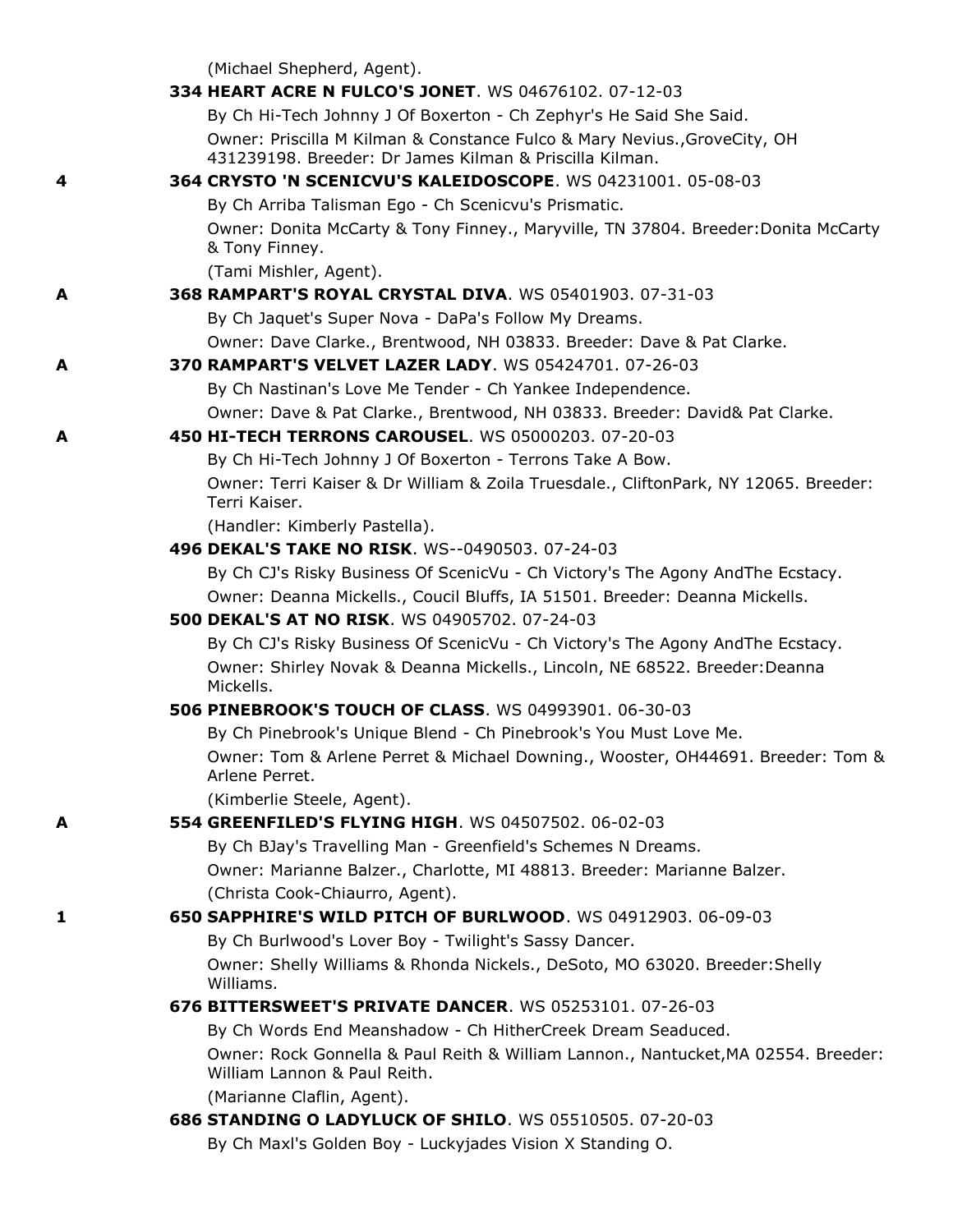Owner: Cynthia DeAmicis & Jo Lacagnina., Lowell, MA 01854. Breeder:Dr Robert & Grace Hallock & Pamela Shaw-George.

(Debbie Struff, Agent).

#### **768 GARNSEY'S SORORITY SISTER**. WS 04660202. 07-06-03

By Ch Garnsey's Varsity Blues - Ch Banta-Riegel's Sizzlin SensationCD.

Owner: Clayton G Haviland IV., Palm Beach Gardens, FL 33418. Breeder:JoAnn Herbert & B J Branhardt.

### **2 782 INTERLUDE'S BARBWIRE N ROSES**. WS 04810701. 07-18-03

By Ch Breezewood's Lord of Wystmont,CD,TD - Interlude's We Danced. Owner: Amy Bieri & Dorothy Bryant., Island Lake, IL 60042. Breeder:Jerry & Dorothy Bryant.

#### *BOXERS. Futurity, 12 to 15Months, Brindle Bitches.*

#### **A 28 SYRR RUN 'N' CELTICROSE EXACT WISH**. WS 02951702. 02-17-03

By Ch Syrr Run's Line Of Credit SOM - Syrr Run's Vixen To Win. Owner: Helen Rose & Beckie Horne., Mississauga, CN L5N 5A2. Breeder:Beckie & Larry Horne.

(Shirley Bell, Agent).

### **124 SIRROCCO'S ON KISSES DREAM**. WS 03230801. 03-09-03

By Sirrocco's Mercutio - Ch Sirrocco's Time To Woo.

Owner: Francois Pascone & Diane R Mallet., Hemmingford PQ, CN J0L1H0. Breeder: Diane R Mallett.

#### **150 KELLY'S LUVDOZE MIRACLES**. WS 03057401. 02-08-03

By Ch Shalsade's Blazing Bullet - Ch Clouate's Princess Of Nobility. Owner: Juanita & Jeffery Barbaro & Susan Kelly., Covington,LA 70433. Breeder: Susan Kelly.

#### **2 180 MOONVALLEY REASON TO BELIEVE**. WS 04207902. 04-09-03

By Ch Moon Valley Cover Story - Sicherplatz Crimson N Clover. Owner: Nancy Schepis , & Ida Baum., Glendale, AZ 85304. Breeder:Nancy Schepis & Ida Baum.

(Wendy Bettis, Agent).

#### **224 WILDWOOD'S RANT 'N' RAVE**. WS 03594510. 02-26-03

By Ch Ruffian's Alleged - Ch Wildwood's I'm No Angel.

Owner: Karen McCrory , Ike Liotto & Tammy Liotto., Prairieville,LA 70769. Breeder: Karen McCrory, Ike Liotto & Tammy Liotto.

#### **226 WILDWOOD'S SCANTILY CLAD**. WS 03594509. 02-26-03

By Ch Ruffian's Alleged - Ch Wildwood's I'm No Angel.

Owner: Karen McCrory , Ike Liotto & Tammy Liotto., Prairieville,LA 70769. Breeder: Karen McCrory, Ike Liotto & Tammy Liotto.

### **A 230 REGALIS YOU'RE SO VAIN OF ABOXA**. WS 03796103. 03-15-03

By Ch Jopa's Great Gusto Of Higos - Jacquet's Peyton Of Regalis.

Owner: Diane Kowalchyk-Morris & Wayne Morris & Peter Yocum.,Staten Island, NY 10304. Breeder: Amanda Yocum & Peter Yocum.

(Marianne Claifen, Agent).

#### **360 KELLY THATS WHAT FRIENDS R FOR**. WS 03057403. 02-08-03

By Ch Shalsade's Blazing Bullet - Ch Clouate's Princess Of NobilityAXJ OA.

Owner: Susan Kelly., Kenner, LA 70062. Breeder: Susan Kelly.

# **376 SAVOYE'S MYDE BELLA DONNA**. WS 03854901. 03-16-03

By Ch Casmir's Impression Of Fafa - Savoye's Delta Whisper.

Owner: Debi Bedford & Anji Jordan., Stanwood, IA 52337. Breeder:Barbara & Pamela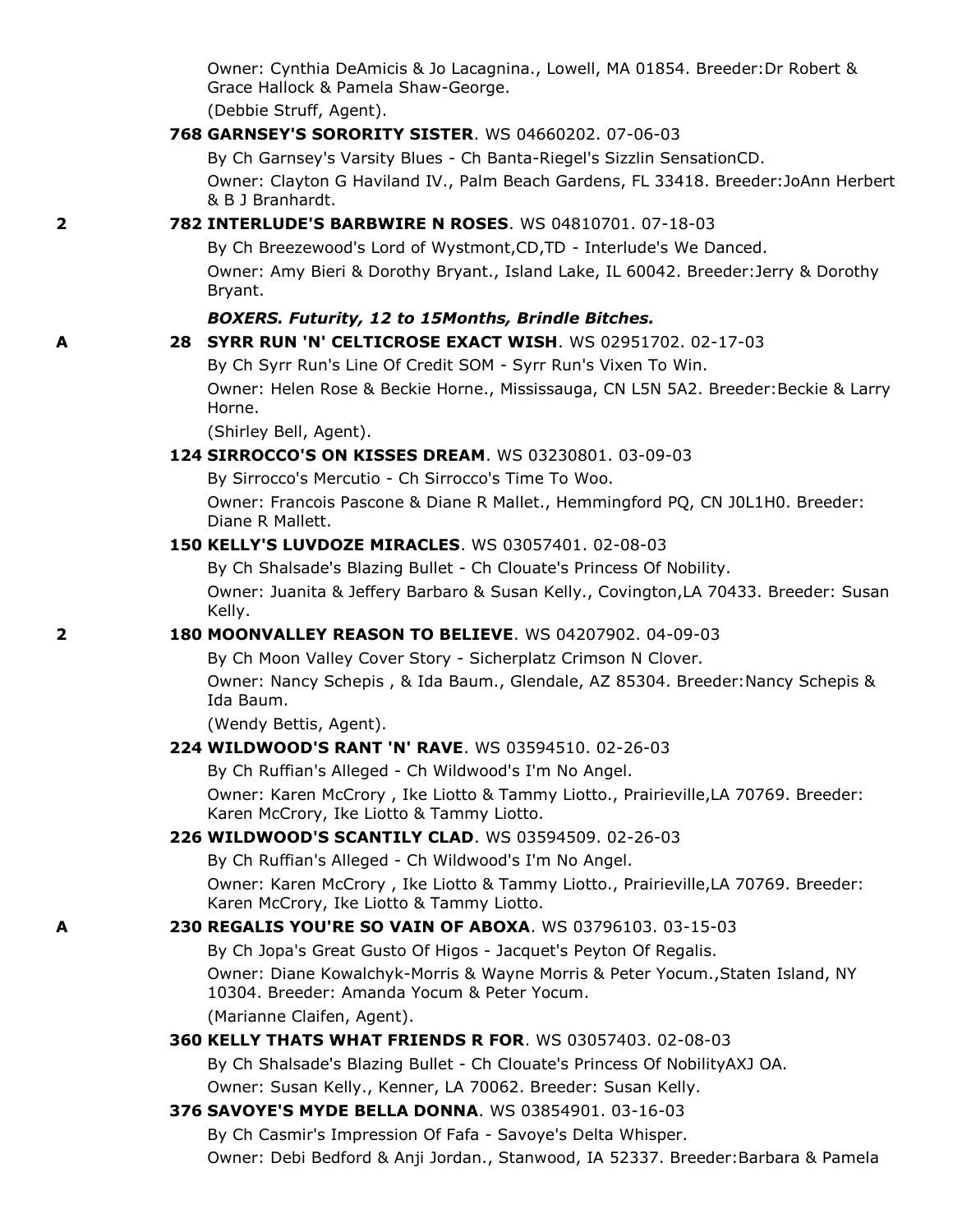Savoye.

(Sherry Cancaimille, Agent).

|       | 1/BJF/GFW 386 CH ROSEND'S TIME AFTER TIME. WS 03964602. 04-08-03                                                         |
|-------|--------------------------------------------------------------------------------------------------------------------------|
|       | By Ch High River's Taylor Made Of Backwoods - Ch Rosend's N Backwood'sMaterial<br>Girl.                                  |
|       | Owner: Lynda Yon., Tracy, CA 95377. Breeder: Lynda Yon & SarahSouth.<br>(Kimberlie Steele, Agent).                       |
| 4     | 400 JOVILEA'S LET FREEDOM RING. WS 04453802. 04-09-03                                                                    |
|       | By Ch Raineylane's Marshall Dillon - PRO N Jovileas Mirror Image.                                                        |
|       | Owner: Claudine A Raymo., Orlando, FL 328620472. Breeder: ClaudineA Raymo &<br>Peggy A Otto.                             |
| 3     | 420 SIRROCCO'S'N LOVE WITH NIGHT. WS 03230802. 03-09-03                                                                  |
|       | By Sirrocco's Mercutio - Ch Sirrocco's Time To Woo.                                                                      |
|       | Owner: Diane R Mallett & Ernie Revetia., Loxahatchee, FL 33470.Breeder: Diane R<br>Mallett.                              |
|       | (B.J. Barnhart, Agent).                                                                                                  |
|       | 458 SASSY'S WHIMSICAL STAR OF CAYMAN. WS 03490305. 03-26-03                                                              |
|       | By Ch Cayman's Mac Scott - Ch Sassys Texas Star Of Cayman.                                                               |
|       | Owner: Kristine Anderson., El Sobrante, CA 94803. Breeder: Sydney Brown& Kristine<br>Anderson.                           |
|       | (Laurie McClain, Agent).                                                                                                 |
| А     | 660 ECHO'S OF THE NIGHT. WS 03389203. 03-17-03                                                                           |
|       | By Ch Arriba's Irrefutable - Ch Echo's Controlled Chaos.                                                                 |
|       | Owner: John & Leslie Hatzl., Gaylord, MI 49734. Breeder: Terry& Vicki Agle.                                              |
|       | (Terry Agle, Agent).                                                                                                     |
|       | 694 REGALIS STEEL MAGNOLIA. WS 03796102. 03-15-03                                                                        |
|       | By Ch Jopa's Great Gusto Of Higos - Jacquet's Peyton Of Regalis.                                                         |
|       | Owner: Peter & Amanda Yocum., Seaford, DE 19973. Breeder: Peter& Amanda Yocum.                                           |
|       | BOXERS. Futurity, 12 to 15Months, Fawn Bitches.                                                                          |
|       | 46 OMEGA'S MOULIN ROUGE, WS 03721104, 05-01-03                                                                           |
|       | By Ch Omega's Soild Gold - Ch Omega's Jasmine.                                                                           |
|       | Owner: James Lawrence Jackson & Lucille Jackson., Oakton, VA 22124.Breeder: James<br>Lawrence Jackson & Lucille Jackson. |
|       | (Marylou Hatfield, Agent).                                                                                               |
|       | <b>78 HALCYON IDLE CHATTER.</b> WS 04693001, 04-28-03                                                                    |
|       | By Ch Raklyns Stealing The Show - Ch Halcyon Garnsey Rendezvous.                                                         |
|       | Owner: Susan Von Rothkirch., North Haven, CT 06473. Breeder: SusanVon Rothkirch.                                         |
|       | (Debbie Struff, Agent).                                                                                                  |
| 2     | 194 BANQUOS SHOCK & AWE. WS 03830802. 04-15-03                                                                           |
|       | By Ch Stephlyn's Secret Affair - Cotton Made's Isabella Of Banquos.                                                      |
|       | Owner: Rachel Botts & Leslie & Brian Hern., Durham, NC 27707.Breeder: Rachel<br>Botts.                                   |
|       | (Tami Mishler, Agent).                                                                                                   |
| 3     | 254 LYNBARY'S JOPLIN. WS 07669801. 02-23-03                                                                              |
|       | By Ch Garnsey's Varsity Blues - Ch Lynbary's Savoir Fire.                                                                |
|       | Owner: Lynn Green & Barry H Green., Ormstown, QC, CN J0S 1K0. Breeder: Lynn<br>Green & Barry Green.                      |
| 1/RIF | 300 ECHO'S CLASSIC DESIGN. WS 03389202. 03-17-03                                                                         |
|       |                                                                                                                          |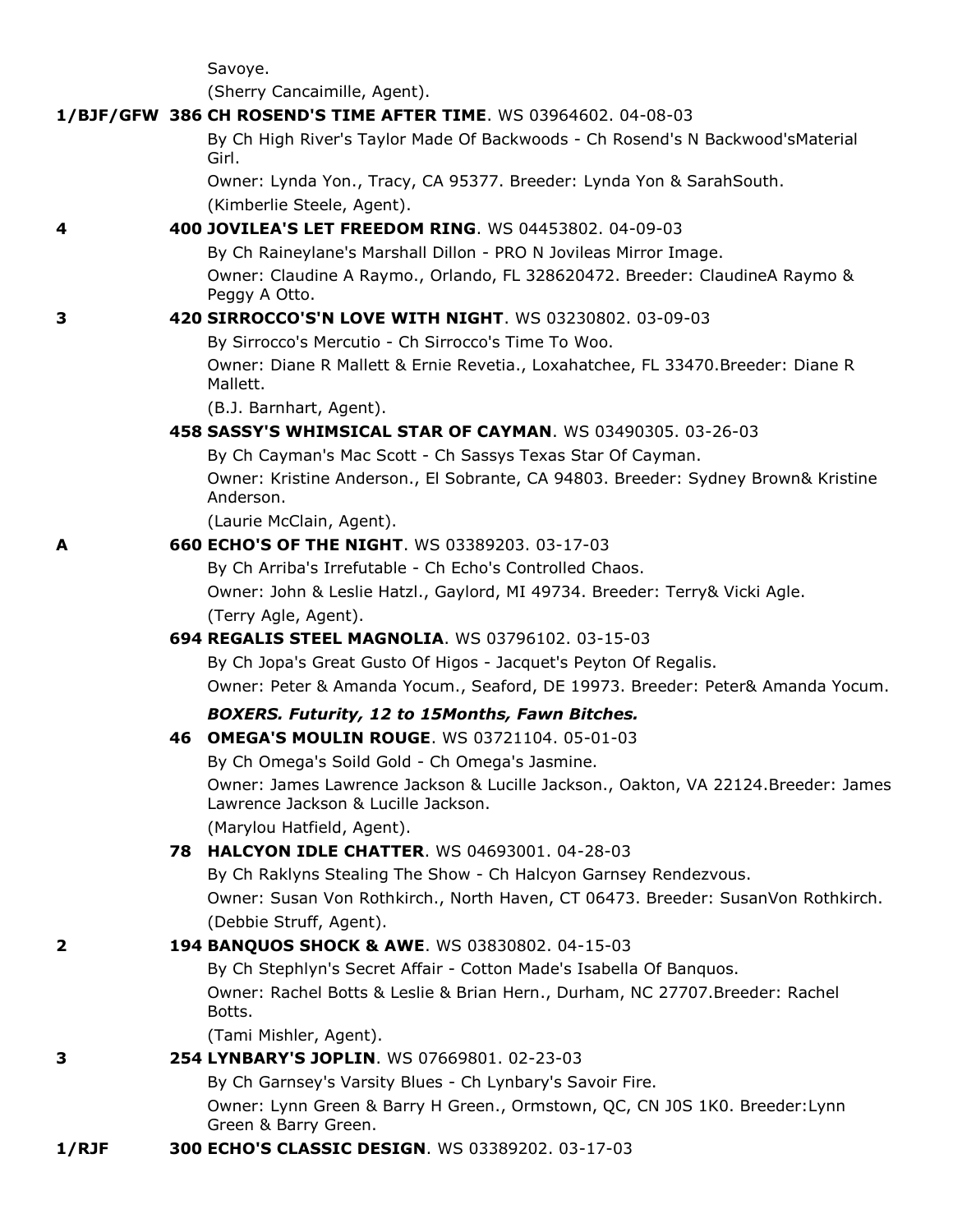By Ch Arriba's Irrefutable - Ch Echo's Controlled Chaos.

Owner: Terry Agle & Clint Bartlett., Cherryville, NC 28021. Breeder:Terry & Vicki Agle.

### **304 STANDING-O CRITIC'S CHOICE**. WS 04275703. 04-15-03

By Ch Standing-O Image X Luckyjades - Ch Standing-O Veronica Lake. Owner: Pamela Shaw-George., S Hamilton, MA 01982. Breeder: J &P Wansiewicz & Pamela Shaw-George.

(Marianne Claflin, Agent).

### **356 NASTINAN'S PLAY GIRL**. WS 04104701. 04-13-03

By Ch Scarborough Hotel California - Ch Nastinan's Lovelace.

Owner: Deborah Marshall., E Aurora, NY 14052. Breeder: Deborah J Marshall.

### **A 366 KANDIYOHIS CHANTE' ROCHIL**. WS 04506904. 04-12-03

By Ch Sunrise First Sun Of Rochil - Kandiyohis Goldn Marjack Story. Owner: Kimberly Bloomquist., Willmar, MN 56201. Breeder: Kimberly ABloomquist.

### **374 KANDIYOHI'S WAW-KWI ROCHIL**. WS 04506902. 04-12-03

By Ch Sunrise's First Sun Of Rochil - Kandiyohi's Goldn Marjackstory.

Owner: Sandi & Perry Combest & Kimberly Bloomquist., Denton,TX 76205. Breeder: Kimberly A Bloomquist.

(Michael Shepherd, Agent).

### **488 KANDIYOHIS WANCI ROCHIL**. WS 04506901. 04-12-03

By Ch Sunrise'First Sun Of Rochil - Kandiyohis Goldn Marjack.

Owner: Paul M Wilcox., Spruce Grove AB, CN T7X 3V2. Breeder: KimberlyA Bloomquist.

### **A 560 ECHO'S KAOTIC WINDAY CLAREMONT**. WS 03389204. 03-17-03

By Ch Arriba's Irrefutable - Ch Echo's Controlled Chaos. Owner: Cathy Tubergen & Clare Lodenstein., Grand Rapids, MI 49544.Breeder: Vicki & Terry Agle.

### **572 DUSTY ROAD'S DONT WANA MIS A THING**. WS 04309303. 03-13-03

By Ch Rosend's After Midnight - Showtime's Lasting Impression NAJ. Owner: Randall S & Judith M Pasbrig., Peyton, CO 80831. Breeder:Randall S & Judith M Pasbrig.

## **4 618 RYZINGSTAR'S PHOEBE**. WS 02985501. 02-21-03

By Ch Ryzingstar's Last Call - Ch Ryzingstar's Profiler. Owner: Howard Engel & Patricia Healy., Brighton, CO 80603. Breeder:Howard Engel & Patricia Healy.

### **710 EWO'S AIN'T MISBEHAVING**. WS 03307602. 02-28-03

By Ch Standing-O Galaxie Gasheron - EWO's Wine And Roses. Owner: Earl W Overstreet., Bedford, VA 245233829. Breeder: Earl W Overstreet.

### *BOXERS. Futurity, 15 Months& Under 18 Months, Brindle Bitches.*

# **72 RAINEYLANE'S CHOOCHOOS CHOICE**. WS 03295803. 12-06-02 By Ch Raineylane's Marshall Dillion - Ch Raineylane's Havenrun Sable. Owner: Susan B Barker., Harrison, TN 37341. Breeder: Jack I & BridgetJ Brown. (Jack Brown, Agent).

# **3 114 RAINEYLANE AMITY HALL AMBIANCE**. WS 02552102. 12-22-02

By Ch Raineylane's Marshall Dillon - Ch Amity Hall's Rock The Casbah. Owner: Beth Downey., Stevensville, MD 21666. Breeder: Beth Downey. (Jack I Brown, Agent).

### **2 146 HAWK'S FOLLOW THAT DREAM**. WS 03239804. 01-31-03 By Ch Hollylane's Spin A Dream - Ch Dreamweaver's Black Cherry.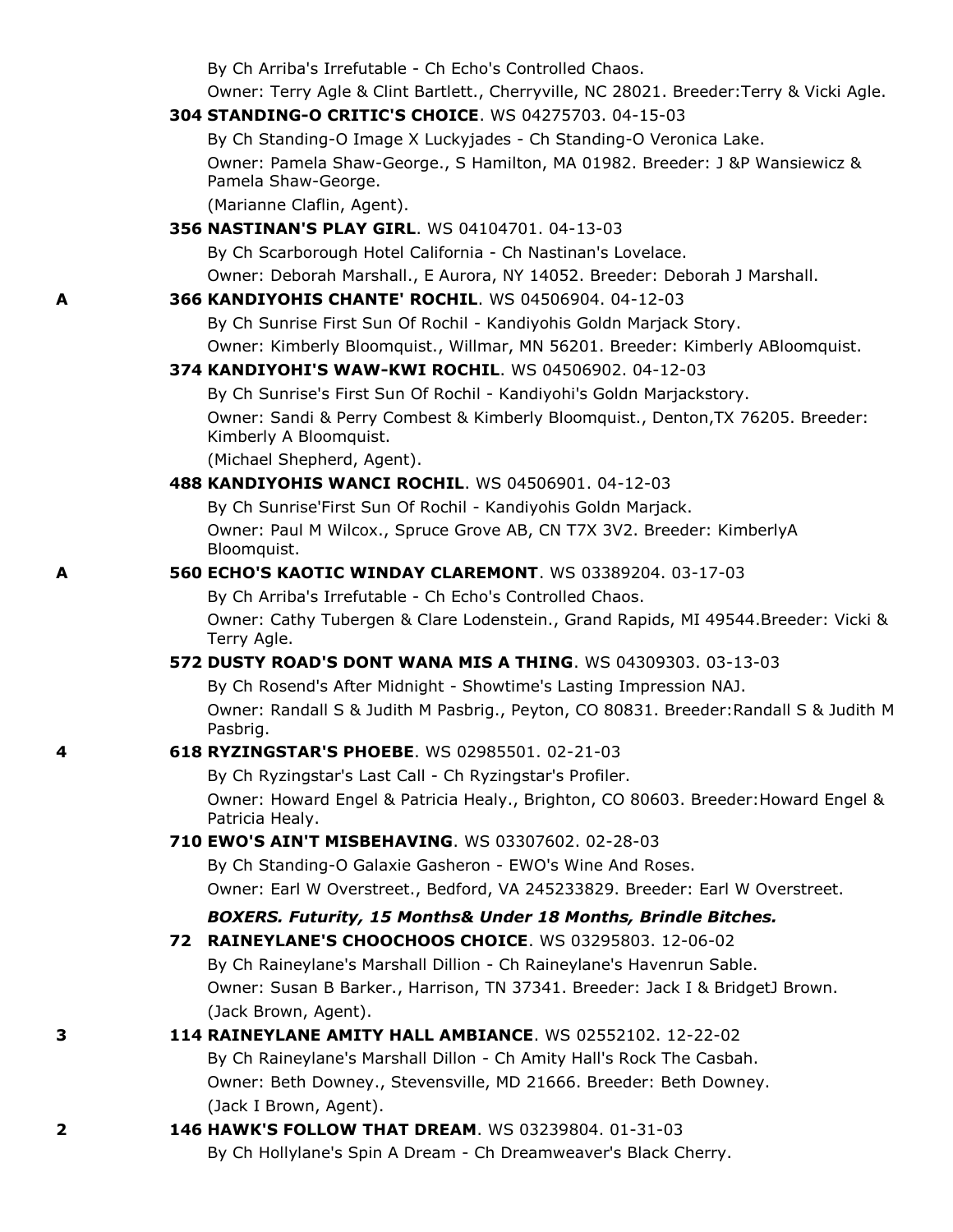Owner: Harley & Kay Mankins., OKLAHOMA CITY, OK 73159. Breeder:Harley & Kay Mankins & Pam Rohr.

(Lori McClain, Agent).

**274 CADANCE'S COULDN'T ASK FOR MORE**. WR 07824902. 12-28-02

By Ch Storybook's Rip It Up, SOM - Ch Jacquet's Millinna Of Camelot.

Owner: Hank & Candy Bartos., North Pole, AK 99705. Breeder: Hank& Candy Bartos.

**324 HAWK'S CHERISH THAT DREAM**. WS 03239801. 01-31-03

By Ch Holly Lane's Spin A Dream - Ch Dreamweaver's Black Cherry. Owner: Cora Verhulst & Eng Hong Teoh & Benny Oh., Langley BC,CN V2Z 2N1. Breeder: Harley & Kay Mankins & Pam Rohr.

**338 RENNO'S AMERICAN DREAM**. WS 02750402. 01-14-03

By Ch Irondale's Jagged Edge - Ch Renno's Rave About Me. Owner: Hannelore Renno., Mira Loma, CA 917520003. Breeder: HanneloreRenno. (Wendy Bettis, Agent).

### **432 CAN-CIA'S RED HOT MAMA**. WS 02866202. 01-30-03

By Ch Crysto's Image Of Arriba - Ch Ronchris Mojo MaMa In Cinema. Owner: Ronald Reynolds & Randal Hulva & Sherry Canciamille.,Rockford, IL 61101. Breeder: Ronald & Christine Reynolds & SherryCanciamille.

#### **434 CAN-CIA'S VOODOO MAMA**. WS 02866203. 01-30-03

By Ch Crysto's Image Of Arriba - Ch Ronchris Mojo MaMa In Cinema.

Owner: Ronald Reynolds & Randal Hulva & Sherry Canciamille.,Rockford, IL 61101. Breeder: Ronald & Christine Reynolds & SherryCanciamille.

### **456 MAYAS LADY GUENEVERE**. WS 02495303. 12-27-02

By Ch Maxl's Golden Boy - Mayas Fair Lady Of Cayman. Owner: Tammy Grant., Sequim, WA 98382. Breeder: Tammy Grant. (Gary Steele, Agent).

### **460 KORBEL'S EXCLUSIVE ENCORE**. WS 02517507. 12-06-02

By Ch Encore's Extra Extra - Maya's Witchcraft Of Cayman.

Owner: Richie Ann Anderson & Thea Heck & Tom Anderson., Guerneville,CA 95446. Breeder: Richie Ann Anderson & Tom Anderson & SydneyBrown. (Kimberlie Steele, Agent).

#### **4 588 AVALON'S JITTERBUG**. WS 03535603. 12-19-02

By Ch Jaegerhouse's Der Spieler - Ch Avalon's Bewitched Of Victory. Owner: Laura Cuthbert & Norra L Hansen & Dr Daniel Buchwald.,Watertown, MA 02472. Breeder: Norra L Hansen & Dr Daniel Buchwald.

### **A 642 LUTON'S MYSTICAL CHARMED PIPER**. WS 02477201. 01-05-03

By Ch Irondale's Jagged Edge - Sweet N Sassy Lady Meesha.

Owner: Sandra A Greene & Nicole S Greene., Garden Grove, CA 92840.Breeder: Sandra A Greene.

(James Bettis, Agent).

**680 WESTPHALIA'S TASTE OF HONEY**. WS 04069703. 01-08-03

By Ch Westphalia's Legends Of Thor - Ch Westphalia's Taylor Maid. Owner: K E Camden & A R Janusz., Columbus, OH 432162436. Breeder:K E Camden & F H Valk.

(Ann E Keil, Agent).

### **1 746 MAYAS LADY AMALTHIA**. WS 02495305. 12-27-02

By Ch Maxl's Golden Boy - Mayas Fair Lady Of Cayman. Owner: Tammy Grant., Sequim, WA 983829226. Breeder: Tammy Grant.